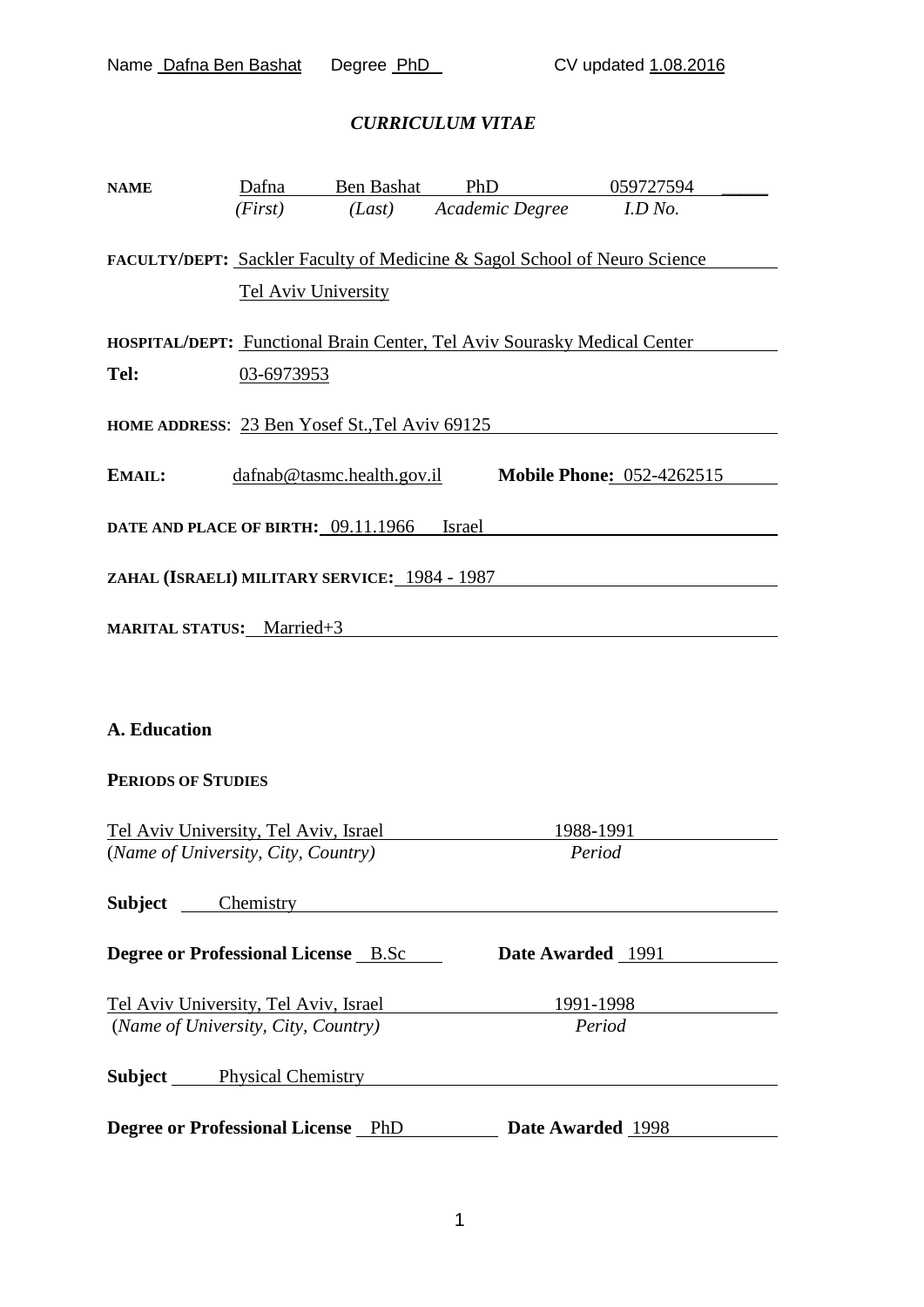| Name Dafna Ben Bashat | Degree PhD |
|-----------------------|------------|
|-----------------------|------------|

# **Title of Doctoral Dissertation** 31P NMR spectroscopy: Methods and In Vivo Applications

**Date Awarded** 1998

#### **B. FURTHER STUDIES**

| 1998      | MRI course, School of Imaging, Kaplan Medical Center, Affiliated to Hebrew  |  |  |
|-----------|-----------------------------------------------------------------------------|--|--|
|           | University.                                                                 |  |  |
| 1999      | C programming, Hi-Tech College, Herzliya.                                   |  |  |
| 2001      | IRIX system administration, SGI.                                            |  |  |
| 2003      | Good Clinical Practice for Clinical Investigations, Association of Clinical |  |  |
|           | Research Professionals, Sheba Medical Center, Tel Hashomer, Israel.         |  |  |
| 2006-2008 | Psychology, Open University, Tel Aviv.                                      |  |  |

# **C. ACADEMIC** & **PROFESSIOMAL ACTIVITIES & ACHIEVEMENTS**

## **C1.ACADEMIC EXPERIENCE**

| 1990-1991 | Research Project in the framework of the B.Sc: "Determining Multidrug |
|-----------|-----------------------------------------------------------------------|
|           | Resistance in Leukemia Patients using NMR".                           |
| 1992-1998 | Instruction at the School of Chemistry, Tel Aviv University:          |
|           | General Chemistry Laboratory, General and Physical Chemistry courses, |
|           | Advanced Physical Chemistry Laboratory.                               |
| 1998-2008 | Various lectures at Tel Aviv University:                              |
|           | Advanced Medicine Studies, Psychiatry, Neurology.                     |
| 1998-2008 | Teaching "MR physics" course at the School of Technicians, Tel-Aviv   |
|           | Sourasky Medical Center.                                              |
| 2002-2008 | Teacher on the fMRI course at Tel Aviv University & Tel Aviv Sourasky |
|           | Medical Center.                                                       |
| 2003-2009 | Training technicians to run MR systems including theory.              |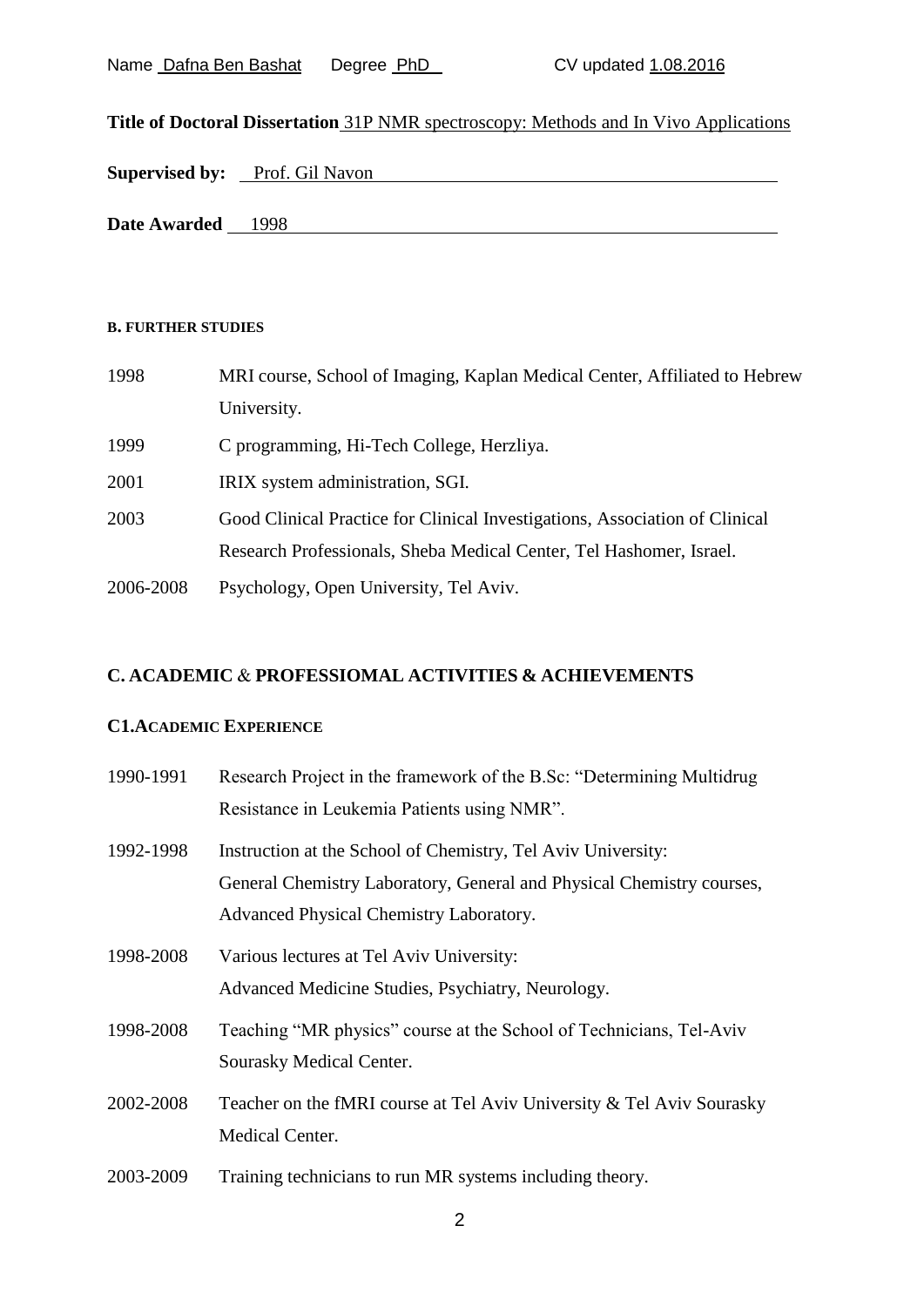- 2010-Present Teaching a continuing education course: Advanced brain imaging in neuropathology.
- 2010 Visiting Professor Northern Jiangsu People's Hospital, Clinical Medical School of Yangzhou University.
- 2012-Present Senior Lecturer, Sackler Faculty of Medicine & Sagol School of Neuroscience, Tel Aviv University.

#### **C2. PROFESSIONAL EXPERIENCE.**

- 1998-2001 Investigator of the Functional Brain Mapping Unit, The Wohl Institute for Advanced Imaging. Imaging Department, Tel-Aviv Sourasky Medical Center
- 2001-Present In charge of MRI systems & Deputy Director Functional Brain Center. The Wohl Institute for Advanced Imaging, Imaging Department, Tel-Aviv Sourasky Medical Center

#### **Working with Industry Companies**

| 2012-Present | Establishing the Advanced Imaging Lab (AIL), as part of the         |  |  |
|--------------|---------------------------------------------------------------------|--|--|
|              | Functional Brain Center, which provides advanced image analysis     |  |  |
|              | services: working previously with Orsan company, and currently with |  |  |
|              | Galmed Pharmaceuticals Ltd                                          |  |  |

2012-Present Serving as an imaging site for various clinical trials on Brain Tumors and Multiple Sclerosis with several drug companies including: CELDEX (Bioclinica, USA); Novella Clinical; Roche; Novartis; Sanofi – MS in children; Genzyme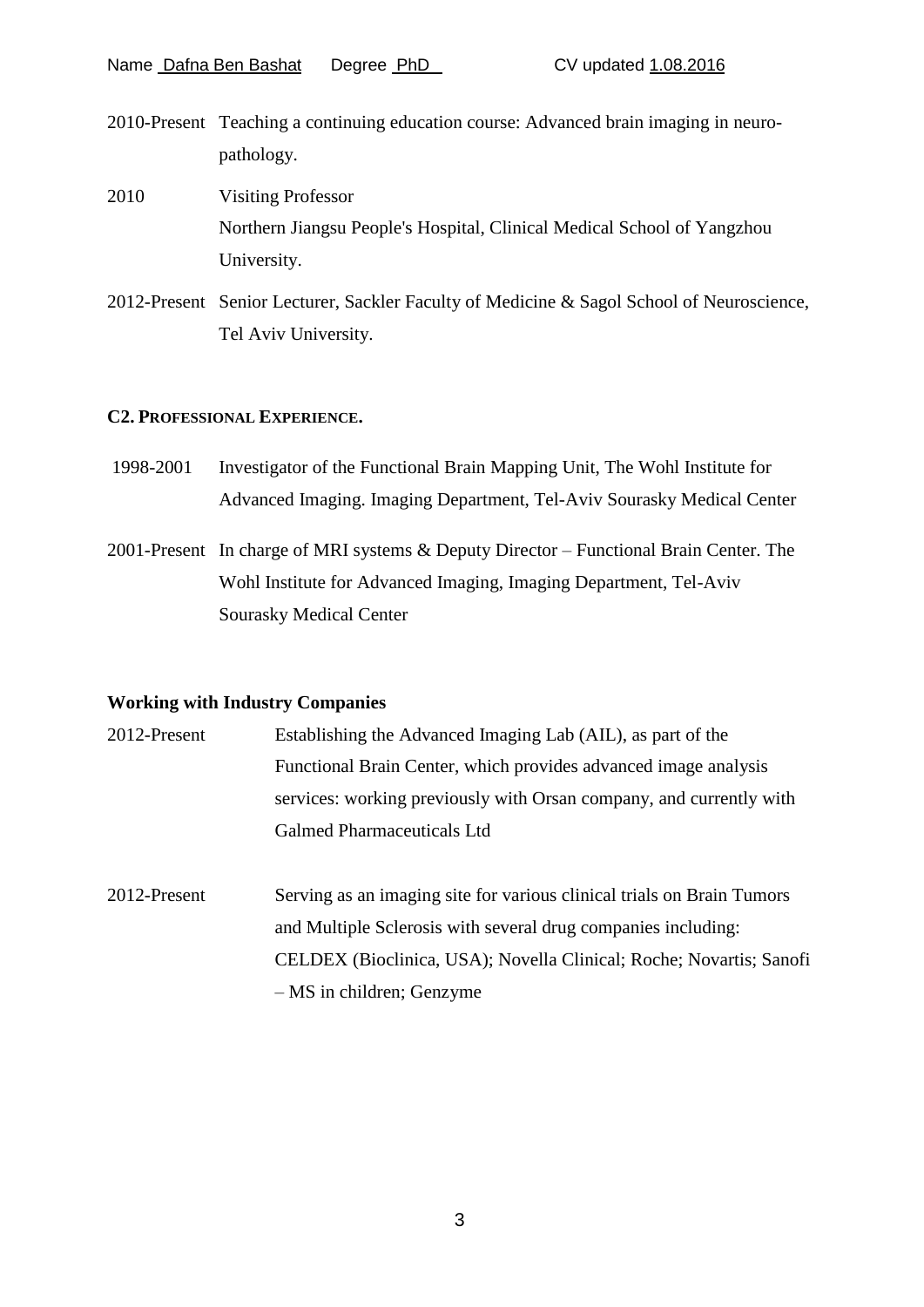### **SCIENTIFIC PUBLICATIONS**

#### **B.1. ORIGINAL ARTICLES\***

#### *B.1. Articles Published*

- 1. D. Ben-Bashat, H. Shinar, G. Navon. 31P NMR Methods for the Direct Determination of ADP in the Presence of ATP.. J Magn Reson Series B, 1996; 110, 231-239..
- 2. Y. Meller-Harel, A. Argaman, D. Ben-Bashat, G. Navon, Y. Aharonowitz, D. Gutnick. Inhibition by Polyphosphate of Phytopathogenic Polygalacturonases from Botrytis Cinerea.. Can J Microbiol,1 997; 43, 835-840.
- 3. D. Ben-Bashat, G. Navon, L. Litinetsky, J.S. Ishay. Phosphorus Metabolites in the Oriental Hornet and Honeybee: NMR Examinations. Physiological Chemistry and Physics and Medical NMR.,1999; 31, 65-75 .
- 4. D. Ben-Bashat, Y. Meller-Harel, Y. Aharonowitz, D. Gutnick, S. Carmeli, G. Navon. Excretion of a Phosphorus-Containing Carbohydrate by Streptomyces sp. A50. J Natural Product, 2001;64, 1538-1540.
- 5. U. Hasson, T. Hendler, D. Ben-Bashat, R. Malach. Vase or face? A neural correlate of shape-selective grouping processes in the human brain. J. Cog Neurosci 2001;13(6): 744-753.
- 6. Y. Lerner(S), T. Hendler, D. Ben-Bashat, M. Harel, R. Malach. A Hierarchical Axis of Object Processing Stages in the Human Visual Cortex. Cerebral Cortex, 2001; 11(4): 287-297.
- 7. Y. Assaf, D. Ben-Bashat, J. Chapman, S. Peled, I.E. Biton, M. Kafri, Y. Segev, T. Hendler, A.D.Korczyn, M. Graif and Y. Cohen. High b-value q-space analyzed diffusion-weighted MRI: application to multiple sclerosis. Magn Reson Med, 2002;47(1):115-126.
- 8. I. Kahn, Y. Yeshurun, P. Rotshtein, I. Fried, D. Ben-Bashat, T. Hendler. The role of the amygdala in signaling prospective outcome of choice. Neuron, 2002; 33(6):983-994.
- 9. Y. Assaf, O. Mayzel-Oreg, A. Gigi, D. Ben-Bashat, M. Mordohovitch, R. Verchovsky, I.I. Reider- Groswasser, T. Hendler, M. Graif, Y. Cohen, A.D. Korczyn<sup>(PI)</sup>. High b Value q-space-analyzed diffusion MRI in vascular dementia: A preliminary study. J Neurol Sci., 2002; 203-4(C):235-9.
- 10. G. Avidan, M. Harel, T. Hendler, D. Ben-Bashat, E. Zohary, R. Malach. Contrast sensitivity in human visual areas and its relationship to object recognition.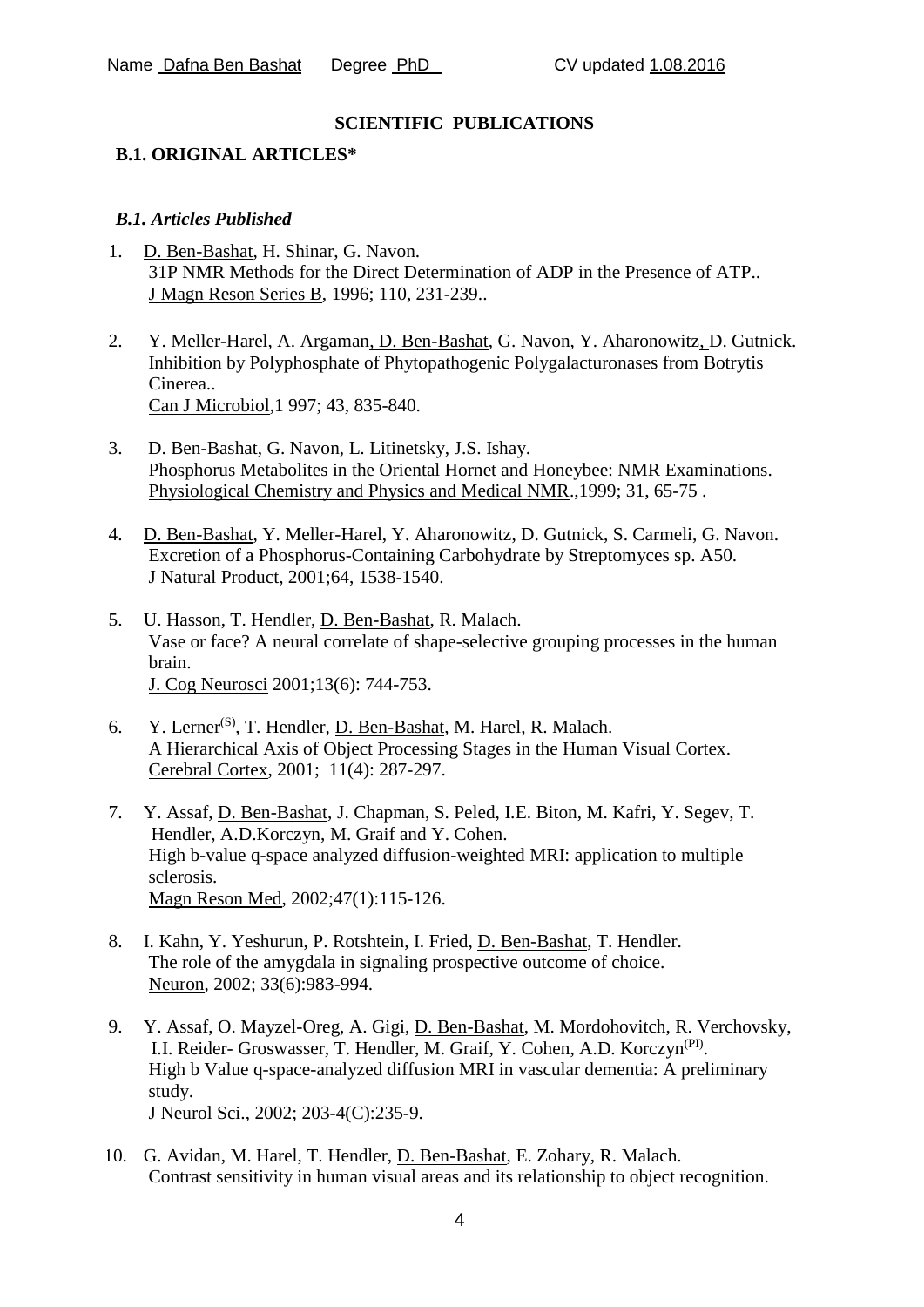J Neurophysiol.,2002; 87(6):3102-3116.

- 11. T. Hendler, P. Rotshtein, Y. Yeshurun, T. Weizman, I. Kahn, D. Ben- Bashat, R. Malach, A. Bleich. Sensing the Invisible: Differential Sensitivity of Visual Cortex and Amygdala to Traumatic Context. NeuroImage,2003; 19(3):587-600
- 12. M. Ben Shachar, T. Hendler, I. Kahn I, D. Ben-Bashat, Y. Grodzinsky. The Neural reality of syntactic transformations: Evidence from fMRI. Psychological Science,2003; 14(5): 433-40.
- 13. T. Hendler, P. Pianka, M. Sigal, M. Kafri, D. Ben-Bashat, S. Constantini, M. Graif, I. Fried, Y. Assaf. Delineating gray and white matter involvement in brain lesions: three-dimensional alignment of fMRI and DTI. J Neurosurg.2003; 99(6):1018-1027.
- 14. D. Ben-Bashat, L. Ben Sira, M. Graif, P. Pianka, T. Hendler, Y. Cohen, Y. Assaf. Normal white matter development from infancy to adulthood: Comparing diffusion tensor and high b value diffusion weighted MR images. J Magn Reson Imaging,2005; 21(5): 503-511.
- 15. Y. Assaf, J. Chapman, D. Ben-Bashat, T. Hendler, Y. Segev, A.D. Korczyn, M. Graif, Y. Cohen. White matter changes in multiple sclerosis: correlation of q-space diffusion MRI and  ${}^{1}H$ MRS. Magn Reson Imaging,2005; 23(6): 703-710
- 16. O. [Mayzel-Oreg,](http://www.ncbi.nlm.nih.gov/sites/entrez?Db=pubmed&Cmd=Search&Term=%22Mayzel-Oreg%20O%22%5BAuthor%5D&itool=EntrezSystem2.PEntrez.Pubmed.Pubmed_ResultsPanel.Pubmed_RVAbstractPlus) Y. [Assaf,](http://www.ncbi.nlm.nih.gov/sites/entrez?Db=pubmed&Cmd=Search&Term=%22Assaf%20Y%22%5BAuthor%5D&itool=EntrezSystem2.PEntrez.Pubmed.Pubmed_ResultsPanel.Pubmed_RVAbstractPlus) A. [Gigi,](http://www.ncbi.nlm.nih.gov/sites/entrez?Db=pubmed&Cmd=Search&Term=%22Gigi%20A%22%5BAuthor%5D&itool=EntrezSystem2.PEntrez.Pubmed.Pubmed_ResultsPanel.Pubmed_RVAbstractPlus) D. [Ben-Bashat,](http://www.ncbi.nlm.nih.gov/sites/entrez?Db=pubmed&Cmd=Search&Term=%22Ben-Bashat%20D%22%5BAuthor%5D&itool=EntrezSystem2.PEntrez.Pubmed.Pubmed_ResultsPanel.Pubmed_RVAbstractPlus) R. [Verchovsky,](http://www.ncbi.nlm.nih.gov/sites/entrez?Db=pubmed&Cmd=Search&Term=%22Verchovsky%20R%22%5BAuthor%5D&itool=EntrezSystem2.PEntrez.Pubmed.Pubmed_ResultsPanel.Pubmed_RVAbstractPlus) M. [Mordohovitch,](http://www.ncbi.nlm.nih.gov/sites/entrez?Db=pubmed&Cmd=Search&Term=%22Mordohovitch%20M%22%5BAuthor%5D&itool=EntrezSystem2.PEntrez.Pubmed.Pubmed_ResultsPanel.Pubmed_RVAbstractPlus) M. [Graif](http://www.ncbi.nlm.nih.gov/sites/entrez?Db=pubmed&Cmd=Search&Term=%22Graif%20M%22%5BAuthor%5D&itool=EntrezSystem2.PEntrez.Pubmed.Pubmed_ResultsPanel.Pubmed_RVAbstractPlus)<sup>(C)</sup>, T. [Hendler](http://www.ncbi.nlm.nih.gov/sites/entrez?Db=pubmed&Cmd=Search&Term=%22Hendler%20T%22%5BAuthor%5D&itool=EntrezSystem2.PEntrez.Pubmed.Pubmed_ResultsPanel.Pubmed_RVAbstractPlus)<sup>(C)</sup>, A. [Korczyn](http://www.ncbi.nlm.nih.gov/sites/entrez?Db=pubmed&Cmd=Search&Term=%22Korczyn%20A%22%5BAuthor%5D&itool=EntrezSystem2.PEntrez.Pubmed.Pubmed_ResultsPanel.Pubmed_RVAbstractPlus)<sup>(C)</sup>, Y. [Cohen](http://www.ncbi.nlm.nih.gov/sites/entrez?Db=pubmed&Cmd=Search&Term=%22Cohen%20Y%22%5BAuthor%5D&itool=EntrezSystem2.PEntrez.Pubmed.Pubmed_ResultsPanel.Pubmed_RVAbstractPlus)<sup>(PI)</sup>. High b-value diffusion imaging of dementia: Application to vascular dementia and alzheimer disease. J Neurol Sci.,2007; Jun, 257(1-2):105-113.
- 17. D. Ben-Bashat, V. Kronfeld-Daunias, D.A. Zachor, P.M. Ekstein, T. Hendler, R. Tarrasch, A. Even, Y. Levy, L. Ben Sira. Accelerated maturation of white matter in young children with autism: a high b value DWI study. NeuroImage, 2007;August, 37(1):40-47. IF 6.357; Neuroimaging 1/14, Radiology, nuclear medicine & medical imaging 3/125-
- 18. D. Ben-Bashat, I. Sivan, M. Ziv, O. Aizenstein, P. Pianka, R. Malach, M. Graif, T. Hendler, G. Navon. T1-weighted functional imaging based on a contrast agent in presurgical mapping. J Magn Reson Imaging.2008; October, 28(5): 1245-1250.
- 19. L. Ben Sira, E. Miller, M. Artzi, A. Fattal-Valevski, S. Constantini, D. Ben-Bashat. 1H-MRS for the diagnosis of acute disseminated encephalomyelitis: insight into the acute-disease stage.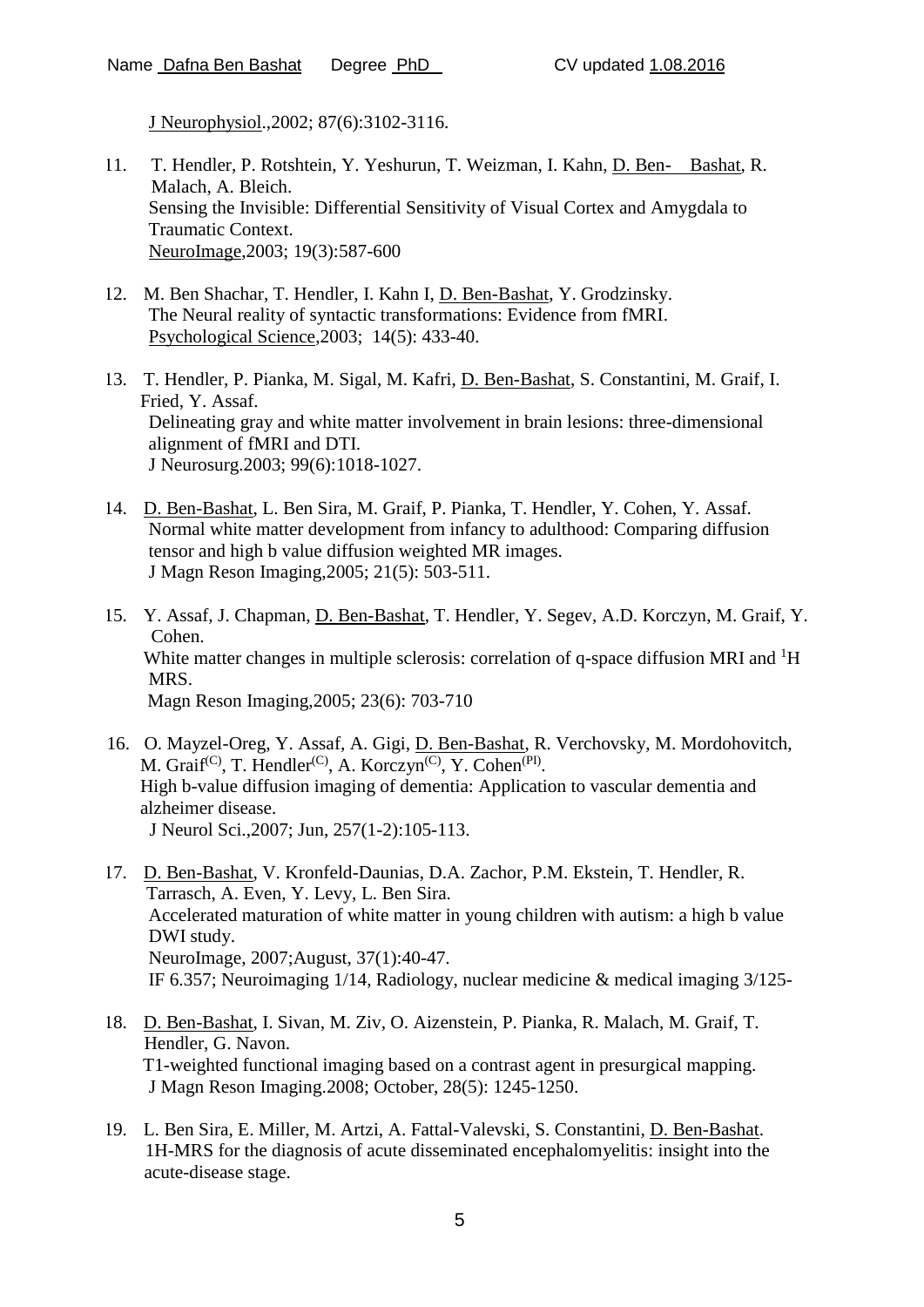Pediatric Radiol, 2010; January, 40(1):106-113.

- 20. O. Elkana, R. Frost, U. Kramer, D. Ben-Bashat, T. Hendler, D. Schmidt, A. Schweiger. Cerebral reorganization as a function of linguistic recovery in children: An fMRI study. Cortex, 2011; Feb, 47(2):202-216.
- 21. M. Weinstein, L. Ben-Sira, Y. Levy, D.A. Zachor, E. Ben Itzhak, M. Artzi, R. Tarrasch, P.M. Eksteine, T. Hendler, D. Ben-Bashat. Abnormal white matter integrity in young children with autism. Human Brain Mapping.,2011; April, 32(4): 534-543.
- 22. M. Artzi, O. Aizenstein, T. Hendler, D. Ben Bashat. Unsupervised multiparametric classification of dynamic susceptibility contrast imaging: Study of the healthy brain. Neuroimage,2011; Jun, 56(3):858-864.
- 23. M. Artzi, L. Ben Sira, H. Bassan, V. Gross-Tsur, I. Berger, R. Marom, Y. Leitner, Y. Bental, Y. Shiff, R. Geva, M. Weinstein, D. Ben Bashat. Brain Diffusivity in Infants with Hypoxic Ischemic Encephalopathy following Whole Body Hypothermia: Preliminary Results. Journal of Child Neurology, 2011; Oct, 26(10):1230-1236.
- 24. B. Shofty, L. Weizman, L. Joskowicz, S. Constantini, A. Kesler, D. Ben-Bashat, M. Yalon, R. Dvir, S. Freedman, J. Roth, and L. Ben-Sira. MRI internal segmentation of Optic Pathway Gliomas: Clinical implementation of a novel algorithm. Child's Nervous System.,2011; Aug, 27(8):1265-1272
- 25. D. Ben Bashat, M. Artzi, R. Tarrasch, B. Nefussy, E.V. Drory\*, O. Aizenstein\*. (equal contribution) A potential tool for the diagnosis of ALS based on diffusion tensor imaging. ALS.2011; Nov, 12(6):398-405.
- 26. L. Weizman, L. Ben Sira, L. Joskowicz, S. Constantini, R. Precel, D. Ben Bashat. Automatic Segmentation, Internal Classification, and Follow-up of Optic Pathway Gliomas in MRI. Medical Image Analysis, 2012; Jan, 16(1):177-188.
- 27. E. Ben Assayag, A.D. Korczyn, N. Giladi, U. Goldbourt, A.S. Berliner, S. Shenhar-Tsarfaty, E. Kliper, H. Hallevi, L. Shopin, A. Gur, T. Hendler, D. Ben Bashat, O. Eisenstein, H. Soreq, N. Katz, Z. Solomon, A. Mike, S. Usher, J.M. Hausdorff, N.M. Bornstein. Predictors for Post-stroke outcomes: the TABASCO (Tel Aviv Brain Acute Stroke Cohort) study protocol. International Journal of Stroke, 2012; Jun, 7(4):341-347.
- 28. M. Artzi<sup>(S)</sup>, O. Aizenstein, T. Jonas-Kimchi, H. Hallevi, D. Ben Bashat. FLAIR Lesion Segmentation: Application in Patients with Brain Tumors and Acute Ischemic Stroke. Europian Journal of Radioloty,2013; Sep, 82(9):1512-8.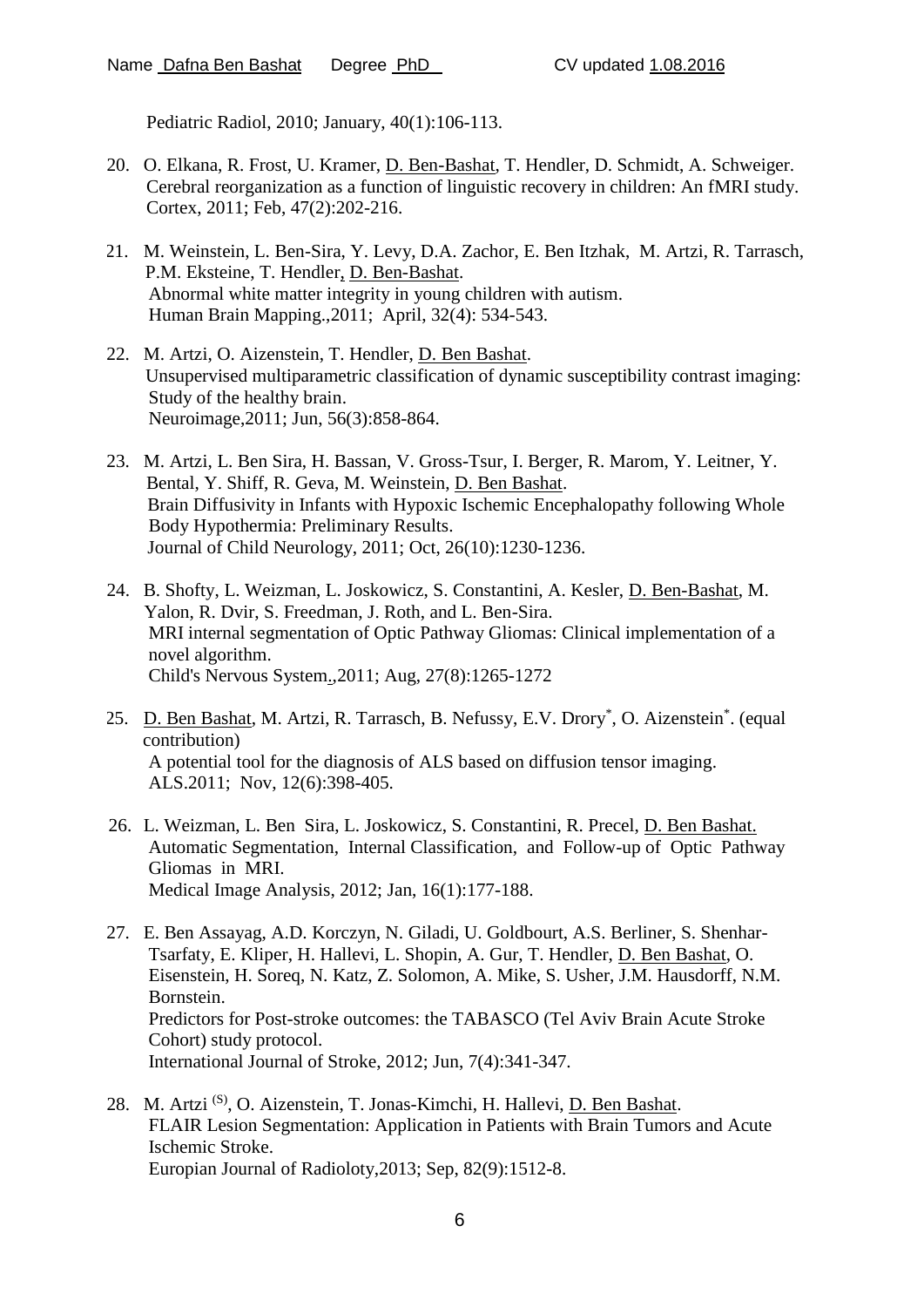- 29. D.Ben Bashat, M. Artzi, H. Ben Ami, O. Aizenstein, DT. Belumenthal,F. Bokstein, BW.Corn, Z. Ram, AA. Kanne, B. Lifschitz-Mrecer, I. Solar, T. Kolatt, M, Palmon<sup>(S)</sup>, R. Abramovitch<sup>(PI)</sup>. Hemodynamic response imaging: a potential tool for the assessment of angiogenesis in brain tumors. PloS One, 2012 Nov; 7(11): e49416, 2012.
- 30. L.Weizman, L. Hoch, D. Ben Bashat, L. Joskowicz, LT.Pratt, S.Constantini, L.Ben Sira. Interactive segmentation of plexiform neurofibroma tissue: method and preliminary performance evaluation. Med Biol Eng Comput. Aug, 2012; 50(8):877-84, 2012.
- 31. G. Liberman, Y.Louzoun, O.Aizenstein, DT. Blumenthal, F. Bokstein,M. Palmon, BW.Corn, D.Ben Bashat . Automatic multi-modal MR tissue classification for the assessment of response to bevacizumab in patients with glioblastoma. Eur J Radiol. Feb, 2013; 82(2):e87-94.
- 32. O.Elkana, R.Frost, U. Kramer, D. Ben-Bashat, A. Schweiger. Cerebral language reorganization in the chronic stage of recovery: A longitudinal fMRI study. Cortex, Jan, 2013; 49(1):71-81.
- 33. E. Kliper, D.Ben Bashat,NM. Bornstein, S.Shenhar-Tsarfaty, H.Hallevi, E.Auriel, L.Shopin, S.Bloch, S.Berliner, N.Giladi, U.Goldbourt, I.Shapira, AD.Korczyn<sup>(C)</sup>, E.Ben Assayag. Cognitive Decline After Stroke: Relation to Inflammatory Biomarkers and Hippocampal Volume. Stroke, 2013; May, 44(5):1433-5.
- 34. M. Artzi<sup>(S)</sup>, O.Aizenstein<sup>(C)</sup>, R.Abramovitch<sup>(C)</sup>, D.Ben Bashat<sup>(PI)</sup>. MRI Multiparametric Hemodynamic Characterization of the Normal Brain. Neuroscience, Jun 14 2013; 240:269-76.
- 35. D. Green, M. Schertz, A.M Gordon, A. Moore, T. Schejter Margalit, Y. Farquharson, D. Ben Bashat, M. Weinstein, J-P. Lin, A. Fattal-Valevski. A multi-site study of functional outcomes following a themed approach to hand–arm bimanual intensive therapy for children with hemiplegia. Developmental Medicine & Child Neurology, Jun, 2013; 55(6):527-33.
- 36. M. Weinstein, D. Green, R. Geva, M. Schertz, A. Fattal-Valevski, M. Artzi, Myers V, Shiran S, Gordon M. G, Gross-Tsur V, Ben Bashat D. Interhemispheric and intrahemispheric connectivity and manual skills in children with unilateral cerebral palsy. Brain Structure and Function, May, 2014; 219(3):1025-40.
- 37. A. Thaler, M. Artzi, A.Mirelman, Y. Jacob, Rick C. Helmich, Bart F.L. van Nuenen, T.Gurevich, A. Orr-Urtreger, K.Marder, S. Bressman, Bastiaan R. Bloem, T. Hendler, N. Giladi, D. Ben Bashat and the LRRK2 Ashkenazi Jewish consortium PD.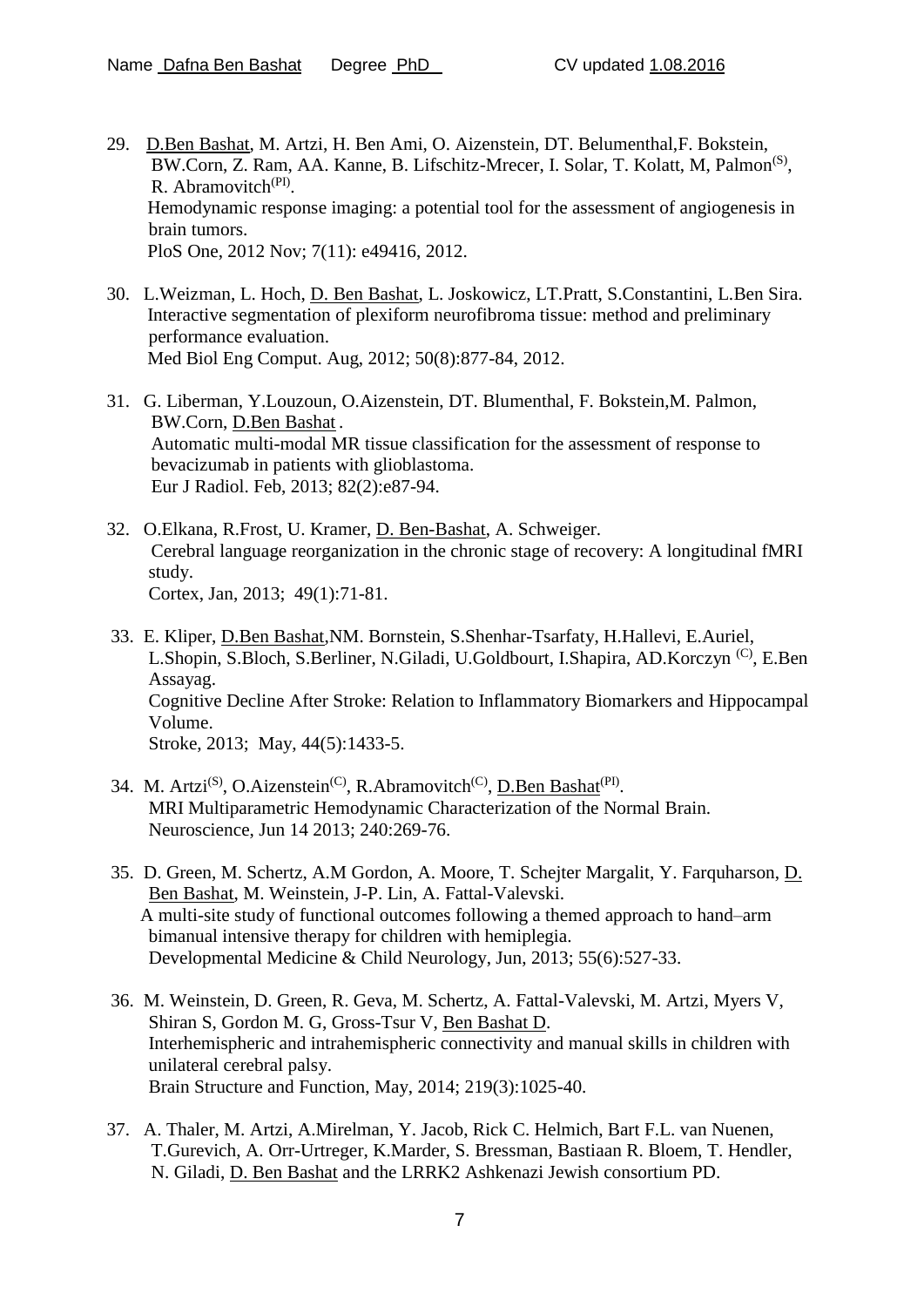A Voxel-Based Morphometry and Diffusion Tensor Imaging analysis of asymptomatic Parkinson's disease related G2019S LRRK2 mutation carriers. Movement Disorders, 2014; 29(6):823-7.

- 38. L.Weizman, D.Helfer, D. Ben Bashat, LT.Pratt, L.Joskowicz, S.Constantini, B.Shofty, L.Ben Sira<sup>)</sup>. PNist: interactive volumetric measurements of plexiform neurofibromas in MRI scans. Int J Comput Assist Radiol Surg., Jul.2014; 9(4):683-93.
- 39. G. Liberman, Y. Louzoun, D. Ben Bashat. T1 Mapping using variable flip angle SPGR data with flip angle correction. J Magn Reson Imaging, July, 2014; 40(1):171-80. IF 3.250; Radiology,Nuclear Medicine & Medical Imaging 23/124-Q1; Cited:4.
- 40. M. Artzi, O. Aizenstein, T. Jonas-Kimchi, N. Bornstein, L. Shopin, H. Hallevi and D. Ben Bashat Classification of lesion area in stroke patients during the sub-acute phase: A multiparametric MRI study. Magn Reson Med. Nov, 2014; 72(5):1381-88.
- 41. L.Weizman, L.Ben Sira, L.Joskowicz, LD. Rubin, KW.Yeom, S.Constantini, B.Shofty, D. Ben Bashat. Semi-automatic segmentation and follow-up of multi-component low-grade tumors in longitudinal MRI studies. Medical Physics, May, 2014; 41(5):0523031-14.
- 42. M. Artzi, F. Bokstein, D.T.Blumenthal, O. Aizenstein, G. Liberman, B.W.Corn, D. Ben Bashat. Differentiation between vasogenic-edema versus tumor-infiltrative area in patients with glioblastoma during bevacizumab therapy: a longitudinal MRI study. Eur J Radiol, Jul, 2014; 83(7):1250-6.
- 43. Weizman L, Rahamim O, Dekel R, Eldar YC, D. Ben-Bashat . "Exploiting similarity in adjacent slices for compressed sensing MRI". Conf Proc IEEE Eng Med Biol Soc. 2014 Aug;2014:1549-52.
- 44. Y. Leitner, M. Weinstein, V. Myers, S. Uliel, K. Geva, I. Berger, R. Marom, D. Ben-Bashat, L. Ben Sira, R. Geva and V. Gross-Tsur. Diffuse excessive high signal intensity in low-risk preterm infants at term-equivalent age does not predict outcome at 1 year: a prospective study. Neuroradiology, 2014; 56(8):669-78.
- 45. M Weinstein, D Ben Bashat, V Gross-Tsur, Y Leitner, I Berger, R Marom, R Geva, S Uliel and L Ben Sira. Isolated mild white matter signal changes in preterm infants: a regional approach for comparison of cranial ultrasound and MRI findings. J Perinatol, 2014; 34(6):476-82.
- 46. M. Weinstein, R. Marom, I. Berger, D. Ben Bashat, V. Gross-Tsur, L. Ben Sira, M.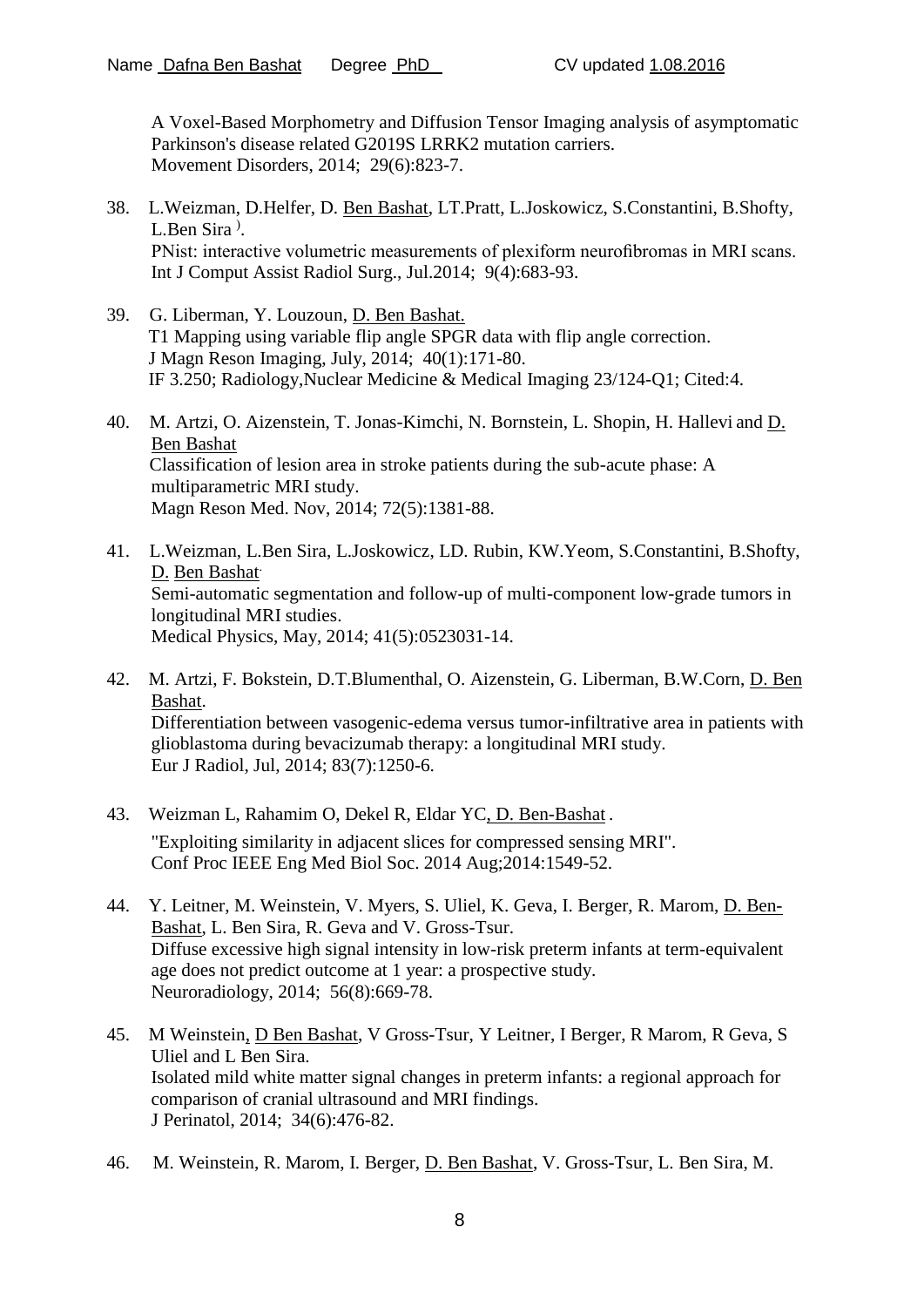Artzi, S. Uliel, Y. Leitner, R. Geva. Neonatal neuropsychology: Emerging relations of neonatal sensory-motor responses to white matter integrity. Neuropsychologia, 2014; 62:209-19.

- 47. E. Kliper, E. Ben Assayag, R. Tarrasch, M. Artzi, A.D. Korczyn, S. Shenhar-Tsarfaty, O. Aizenstein, H. Hallevi, A. Mike, L. Shopin, N.M. Bornstein, D. Ben Bashat. Cognitive state following stroke: the predominant role of preexisting white matter lesions. PloS One, 2014; 9(8):e105461.
- 48. S.I. Shiran, M. Weinstein, C. Sirota-Cohen, V. Myers, D. Ben Bashat, A. Fattal-Valevski, D. Green, M. Schertz. MRI–Based Radiologic Scoring System for Extent of Brain Injury in Children with Hemiplegia. AJNR/ Am J Neuroradiol., 2014, 35(12):2388-2396.
- 49. Del Felice A, Foroni R, Manganotti P, Storti SF, Ricciardi GK, D Ben Bashat, Longhi M, Meglio M<sup>)</sup>, Nicolato S. The use of electrical source imaging in targeting lesional mesial temporal epilepsy for radiosurgical treatment. Epileptic Disorders., 2014 Dec; 16(4):528-32.
- 50. S. Laufer, A. Mazuz, N. Nachmanson, Y.Fellig, B. W. Corn, F. Bokstein, D. Ben Bashat and R. Abramovitch. Monitoring brain vascular heamodynamic following anti-angiogenic therapy with advanced magnetic resonance imaging in mice. PLoS One. , 2014 Dec 15;9(12):e115093.
- 51. DT.Blumenthal, O.Aisenstein, I.Ben-Horin, D Ben Bashat, M.Artzi, BW. Corn ,AA. Kanner,Z. Ram,F. Bokstein . Calcification in high grade gliomas treated with bevacizumab. J Neuro-oncology., 2015 Jun;123(2):283-8.
- 52. M.Artzi G. Liberman, G.Nadav, F.Vitinshtein, DT.Blumenthal, F. Bokstein, O.Aizenstein, D. Ben Bashat. Human cerebral blood volume measurements using dynamic contrast enhancement in comparison to dynamic susceptibility contrast MRI. Neuroradiology. 2015 57(7):671-678.
- 53. B.Shofty, M.Mauda-Havakuk, L.Weizman, S.Constantini, D. Ben Bashat, R.Dvir, LT.Pratt,L.Joskowicz, A.Kesler, M.Yalon, L.Ravid, L.Ben-Sira. The effect of chemotherapy on optic pathway gliomas and their sub-components: A volumetric MR analysis study. Pediatr Blood Cancer. , 2015; 62(8):1353-1359.
- 54. L. Weizman, Y. Eldar, Moran Artzi, D. Ben-Bashat, "Fast Reference Based MRI," Proceedings of the 37<sup>th</sup> international conference of the IEEE Engineering in Medicine and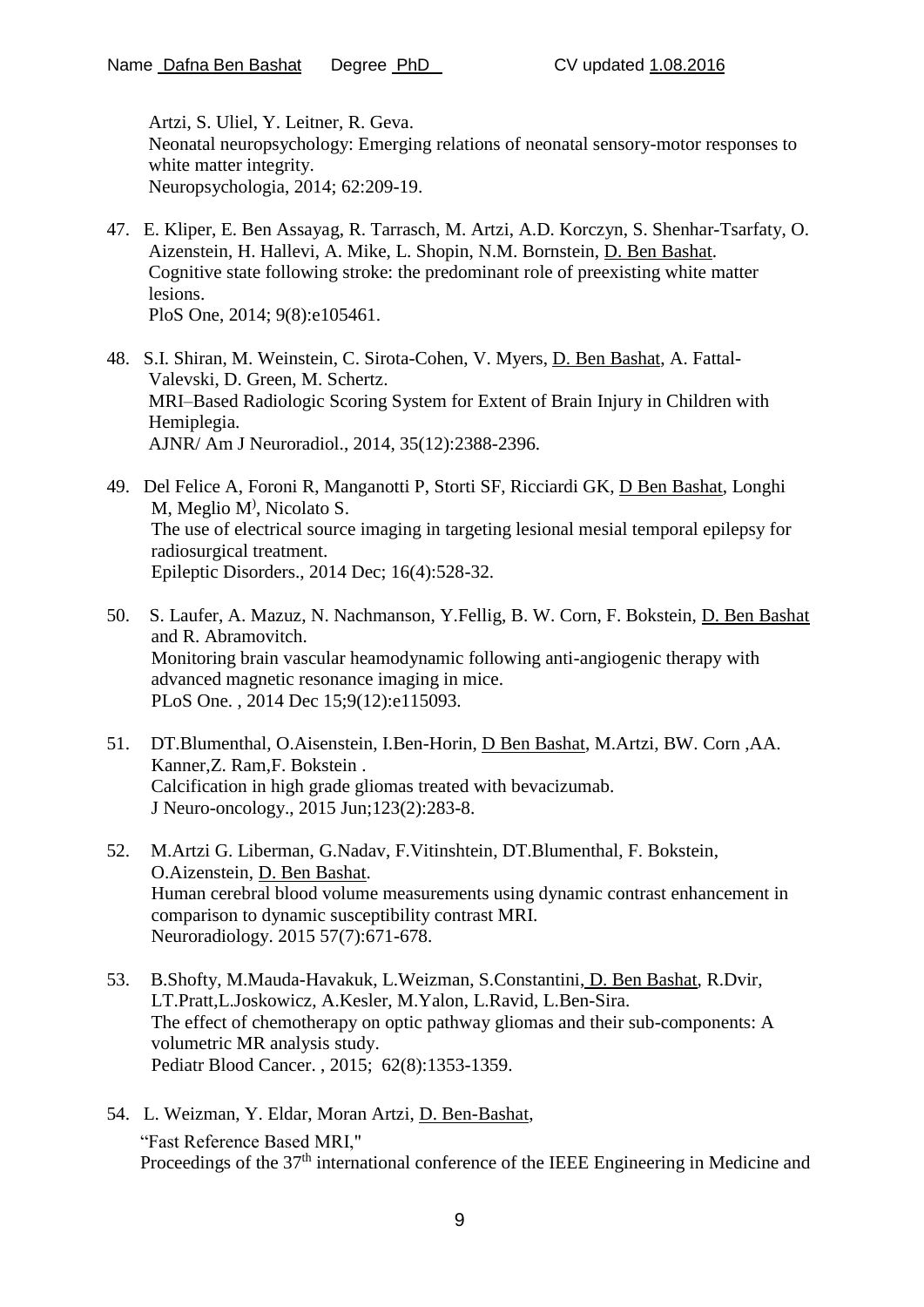Biology (EMBC), 2015.

- 55. LT.Pratt, D.Helfer,L. Weizman, B.Shofty,S. Constantini,L. Joskowicz, D. Ben Bashat, L.Ben-Sira. Tumor burden evaluation in NF1 patients with plexiform neurofibromas in daily clinical practice.(vol 157, pg 855, 2015). Acta Neurochirurgica, 2015; 157(6):1091-1091.
- 56. M. Artzi, D. Blumenthal, F. Bokstein, G. Nadav, G. Liberman, O. Aizenstein, D. Ben Bashat. Classification of tumor area using combined DCE and DSC MRI in patients with glioblastoma. Journal of Neuro-Oncology, 2015,121(2):349-357.
- 57. M.Weinstein, V. Myers, D. Green, M. Schertz, S. Shiran, R. Geva, M. Artzi, A.Gordon, A.Fattal-Valevski, D Ben Bashat. Brain Plasticity Following Intensive Bimanual Therapy in Children with Hemiplegia: Preliminary Evidence. Neural Plasticity, (accepted for publication June 2015, Article ID 798481)
- 58. E. Kliper, E. Ben Assayag, A.D. Korczyn, E. Auriel, L. Shopin, H. Hallevi, S. Shenhar-Tsarfaty, A. Mike, M. Artzi, I. Klovatch, N.M. Bornstein, D. Ben Bashat. Cognitive state following mild stroke: a matter of hippocampal diffusivity. Hippocampus, 2015; 26(2):161-69.
- 59. M. Schertz, S.I. Shiran, V. Myers, M. Weinstein, A. Fattal-Valevski, M. Artzi, D. Ben Bashat, A.M. Gordon, D. Green. Imaging Predictors of Improvement from a Motor Learning Based Intervention for Children with Hemiplegia. Neurorehabilitation and Neural Repair. 2015; no'61344.
- 60. L. Weizman, Y.C. Eldar and D. Ben Bashat Compressed sensing for longitudinal MRI: An adaptive-weighted approach Medical Physics, 2015, 42 5195; doi: 10.1118/1.4928148.
- 61. G. Zimmerman-Moreno, Dafna Ben Bashat, Moran Artzi, Beatrice Nefussy, Vivian Drory, Orna Aizenstein and Hayit Greenspan. Whole Brain Fiber Based Comparison (FBC) – a tool for Diffusion Tensor Imaging Based Cohort Studies. Hum Brain Mapp. 2016, 37:477-490, doi: 10.1002/hbm.23043.
- 62. G. Liberman, Yoram Louzoun, Moran Artzi, Guy Nadav, James R. Ewing, Dafna Ben Bashat., DUSTER: Dynamic contrast enhance up-sampled temporal resolution analysis method, Magnetic resonance Imgaing, 2016; 34(4):442-450.
- 63. M. Artzi, Gilad Liberman, Guy Nadav, Deborah T. Blumenthal, Felix Bokstein, Orna Aizenstein, Dafna Ben Bashat, Differentiation between Treatment-Related Changes and Progressive Disease in Patients with High Grade Brain Tumors using Support Vector Machine Classification based on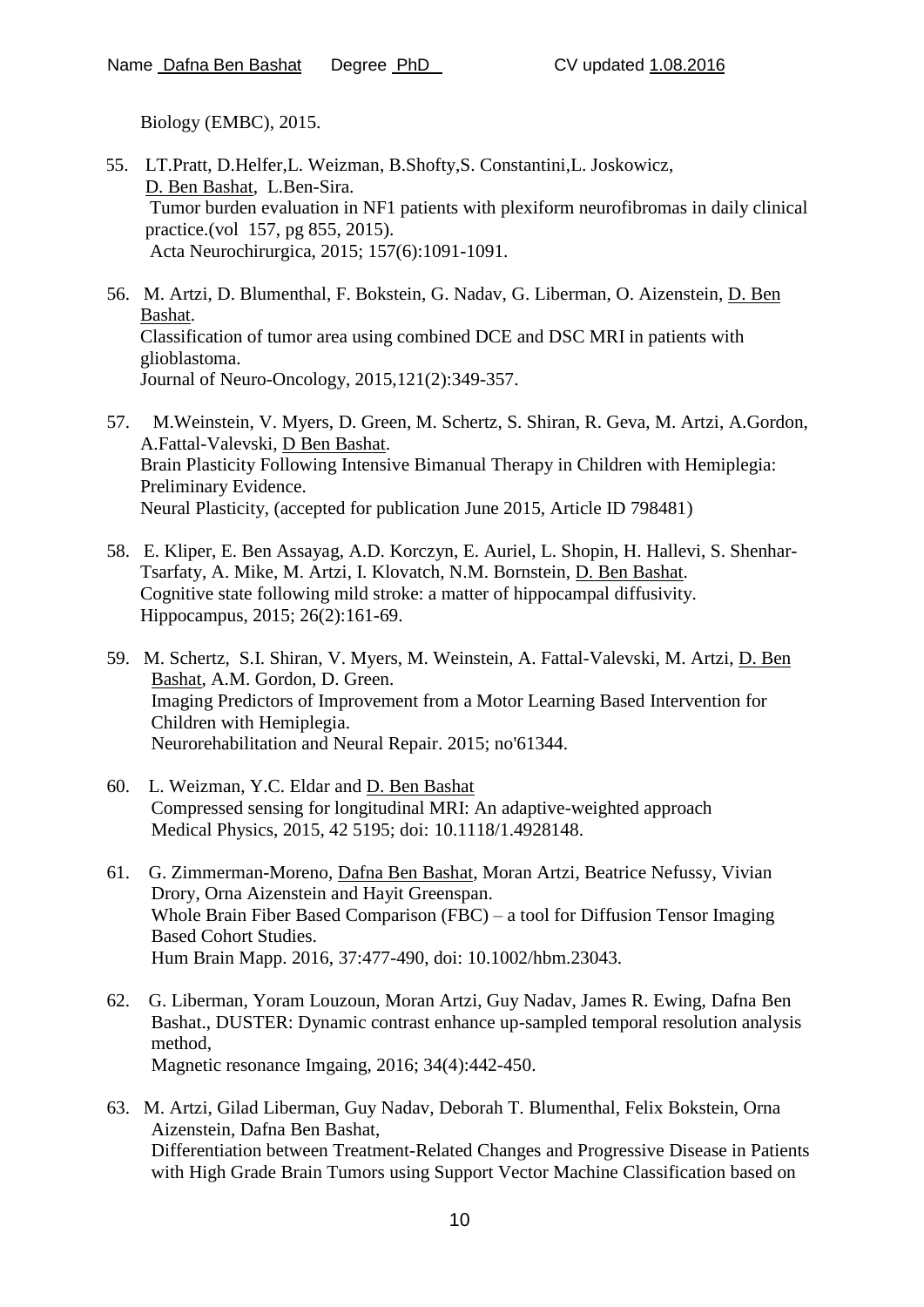DCE MRI. J. Neurooncol ,2016; 127(3):515–524.

- 64. M Artzi (S), Shiran IS, Weinstein M, Myersa V, Tarrasch R Schertz M, Fattal-Valevski A, Miller E, Gordon MA, Green D, Bashat D. Cortical reorganization following injury early in life. Neural plasticity, 2016; http://dx.doi.org/10.1155/2016/8615872.
- 65. Weinstein M, Ben-Sira L, Artzi M, Berger I, Marom R, Geva R, Gross-Tsur, V, Leitner Y, Ben Bashat D. The motor and visual networks in preterm infants: An fMRI and DTI study Brain Research, 2016; 1642:603-611.
- 66. Nadav G, Liberman G, Artzi M, Kiryati N, Ben Bashat D Optimization of Two-Compartment-Exchange-Model Analysis for Dynamic Contrast-Enhanced MRI Incorporating Bolus Arrival Time Journal of Magnetic Resonance Imaging , 2016; Jul 7. DOI: 10.1002/jmri.25362 [Epub ahead of print]
- 67. Artzi M\*, Liberman G\*, Nadav G, Blumenthal TD, Bokstein F, Aizenstein O, Ben Bashat D (\*Contributed equally to this work) Optimization of DCE-MRI protocol for the assessment of patients with brain tumors Magn Reson Imaging. 2016 July 19.[Epub ahead of print];

## *B.1. Articles Accepted*

## **B.2. CASE REPORTS**

### *B.2. Case Reports published*

- 1. V. Gross-Tsur, D. Ben-Bashat, R. Shalev, M. Levav, L. Ben Sira. "Evidence of a Developmental Cerebello-Cerebral Syndrome". Neuropsychologia, June, 44(12): 2569-2572, 2006. (IF 3.924).
- 2. E. Nossek, D. Ben-Bashat, M. Artzi, K. Rosenberg, I. Lichter, O. Shtern, H. Ben Ami, O. Aizenstein, E. Vlodavsky, M. Constantinescu, Z. Ram. "The role of Advanced MR methods in the diagnosis of Cerebral Amyloidoma" Amyloid, 16(2), 94-98, 2009. (Medicine, Research & Experimental 43/93, IF 2.115)
- 3. Y. Levy, D. Ben Bashat, L. Ben Sira, V. Kronfeld, V. Hendler, T.Hendler, D. Zachor. "Abnormal white matter in language related brain tracts in non-verbal children with autism". Int J Child Adolsc Health. Vol2 (1): 135-145, 2010.

## **C. CHAPTERS IN BOOKS**

1. D. Ben-Bashat, L. Ben Sira, M. Graif, P. Pianka, T. Hendler, Y. Cohen, Y. Assaf. White matter maturation from birth through adulthood: A high b value diffusion weighted imaging study. In: Structural MRI in Psychiatry, Psychiatric Neuroimaging,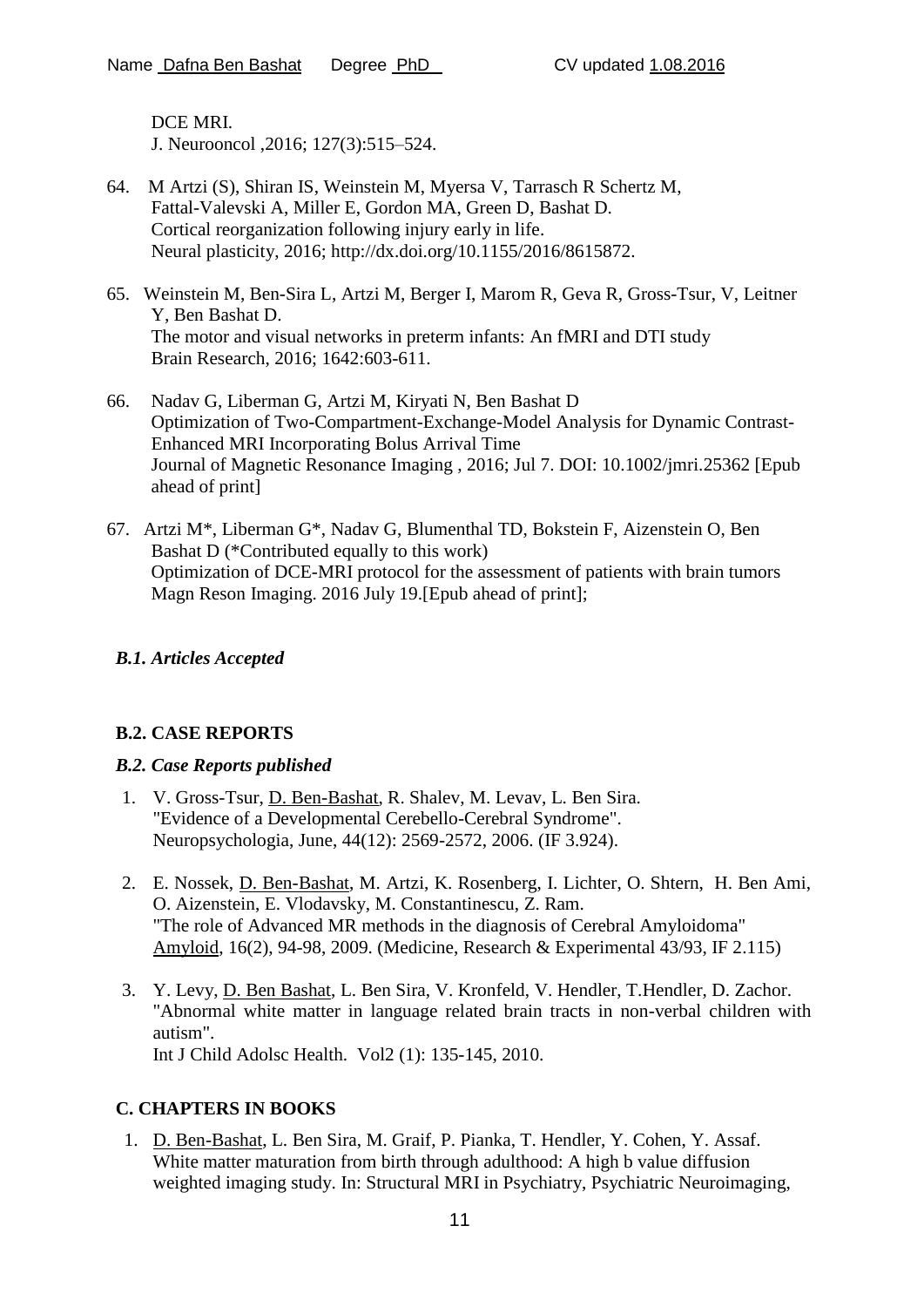V. Ng, GJ Barker, T Hendler (eds) IOS Press, Amsterdam. NATO Science Series, Life and Behavioural Sciences, Vol. 348, pp 39-43, 2003. (Proceedings, NATO Advanced Research Workshop on Psychiatric Neuroimaging, Chiavari, Italy 29/9-1/10, 2002).

- 2. Y. Assaf, O. Mayzel-Oreg, A. Gigi, D. Ben-Bashat, M. Graif, T. Hendler, A.D. Korczyn, T. Hendler, Y. Cohen. q-Space Diffusion Imaging in Dementia. In: The Use of New Structural Imaging Techniques, Psychiatric Neuroimaging, V. Ng, GJ Barker, T Hendler (eds) IOS Press, Amsterdam. NATO Science Series, Life and Behavioural Sciences, Vol. 348, pp 224-230, 2003. (Proceedings, NATO Advanced Research Workshop on Psychiatric Neuroimaging, Chiavari, Italy 29/9-1/10, 2002).
- 3. T. Hendler, Y. Yeshurun, P. Rotshtein, P. Pianka, D. Palti, T. Weizman, D. Ben-Bashat, R. Malach, U. Hadar, A. Bleich. Neuronal Sensitivity to Negative Emotional Context: Effect of Experience, In: Imaging of Anxiety and Affective Disorders, Psychiatric Neuroimaging, V. Ng, GJ Barker, T Hendler (eds) IOS Press, Amsterdam. NATO Science Series, Life and Behavioural Sciences, Vol. 348, pp 131-142, 2003, (Proceedings, NATO Advanced Research Workshop on Psychiatric Neuroimaging, Chiavari, Italy 29/9-1/10, 2002).
- 4. D. Ben-Bashat, Abnormal Developmental Trajectories of White Matter in Autism: The Contribution of MRI. "Autism / Book 2", ISBN 978-953-307-493- 1, 2011, InTech. A Neurodevelopmental Journey from Genes to Behaviour, Valsamma Eapen (Ed.), ISBN: 978-953-307-493-1, InTech, Available from: http://www.intechopen.com/articles/show/title/abnormal-developmental-trajectories-ofwhite-matter-in-autism-the-contribution-of-mri

# **D.2. PAPERS PRESENTED AT SCIENTIFIC MEETINGS PUBLISHED AS**

## **PROCEEDINGS**

- 1. L. Weizman, L. Joskowicz, L. Ben-Sira, R. Precel and D. Ben-Bashat, "Automatic segmentation of optic pathway gliomas in MRI," Proceedings of the 17th IEEE International Symposium on Biomedical Imaging (ISBI) pp. 920-923,2010.[paper]
- 2. L. Weizman, L. Ben-Sira, L. Joskowicz, , R. Precel, S. Constantini and D. Ben-Bashat, "Automatic segmentation and components classification of optic pathway gliomas in MRI,"

T. Jiang et. al. (Eds.): MICCAI 2010, Part I, Springer LNCS 6361, pp. 103-110, 2010. (Presented as oral presentation in MICCAI 2010).[paper]

- 3. L. Weizman, L. Joskowicz, L. Ben-Sira, B. Shofty, S. Constantini and D. Ben-Bashat<sup>(PI)</sup> "Longitudinal assessment of brain tumors using a repeatable prior-based segmentation," Proceedings of the 18th IEEE International Symposium on Biomedical Imaging (ISBI) pp, 1733-1736, 2011. [paper]
- 4. L. Weizman, L. Hoch, L. Ben-Sira, L. pratt, L. Joskowicz, S. Constantini and D. Ben-Bashat, "Plexiform neurofibroma tissue classification"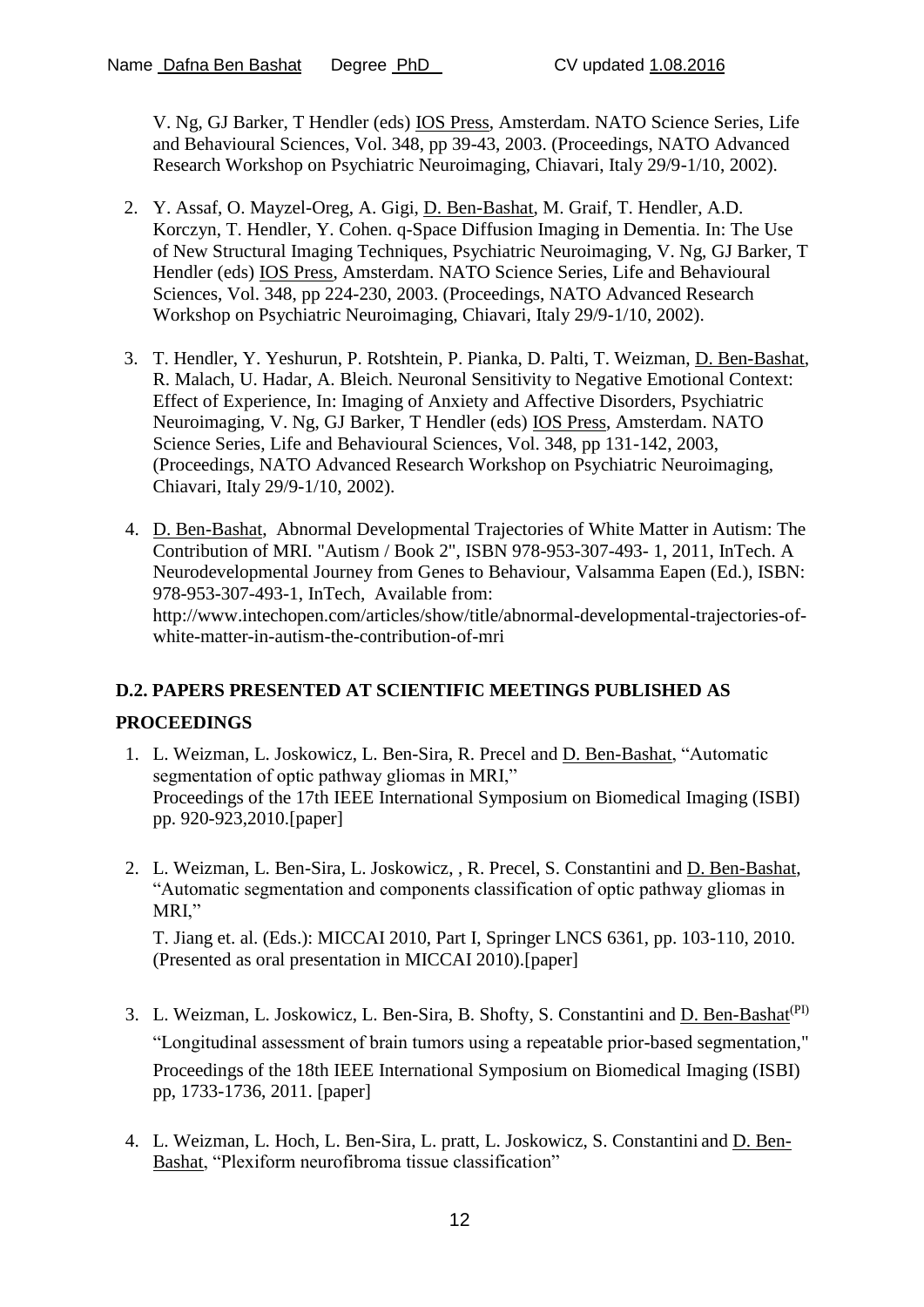Proc. of SPIE, vol. 7962, 2011. [paper] Fdsadf

5. L. Weizman, L. Ben-Sira, L. Joskowicz, O. Aizenstein, Ben Shofty, S. Constantin and D. Ben-Bashat,

"Prediction of brain MR scans in longitudinal tumor follow-up studies," N. Ayache, H. Delingette, P. Golland and K. Mori (Eds.): MICCAI 2012, Part I, Springer LNCS 7511, pp.179-187, 2012.

6. L. Weizman, L. Joskowicz, D. Ben-Bashat. "Fast MRI for repeated scans," Second international workshop on sparsity in medical imaging (STMI), in conjunction with MICCAI 2014.

#### **D.3. ABSTRACTS**

- 1. Ben-Bashat D. Shinar H. Navon G. "A Method for the Direct Determination of ADP in the Presence of ATP". ISMRM 2nd Annual Meeting. San Francisco, California, 1994. (Proceedings)
- 2. Ben-Bashat D. Shinar H. Navon G. "A New Method for the Determination of ADP in the Presence of ATP". XVI International Conference on Magnetic Resonance in Biological Systems. 1994.
- 3. Ben-Shachar M. Palti D. Ben-Bashat D. Andelman F. Rothstein P. Schweiger A. Karni A. Bitan T. Segev Y. Neufeld M. Fried I. Hendler T. "Assessment of Language Dominance in Epileptic Patients using fMRI" 8th Ann Mtg of the Israel Society for Neurosciences, Eilat, Israel, 1999, Neuroscience Letters, Suppl. 54 S1-S51: 7, 1999. (Abstract)
- 4. Hendler T. Ben-Bashat D. Kahn I. Fried I. "Representation of Imagined and real movement sequences in premotor and presupplementary motor areas: fMRI Study". 8th Ann Mtg of the Israel Society for Neurosciences, Eilat, Israel, 1999, Neuroscience Letters, Suppl. 54 S1-S51: 20, 1999. (Abstract) (Oral presentation)
- 5. Kahn I. Hendler T. Fried I. Ben-Bashat D. Yeshurun H. "Playing it Safe or Taking Risk: fMRI Study of Human Amygdala". 8th Ann Mtg of the Israel Society for Neurosciences, Eilat, Israel, 1999 Neuroscience Letter, Suppl. 54 S1-S51: 22, 1999. (Abstract)
- 6. Hendler T. Ben-Shachar M. Karni A. Palti D. Ben-Bashat D. Andelman F. Schweiger A. Bitan T. Kushnir T. Fried I. Neufeld M. "Language lateralization by fMRI: correlation to the wada test and intraoperative stimulation". Ann Mtg of the Israeli Society of Neurology, Dec 1999, Tel-Aviv, Israel (Oral presentation)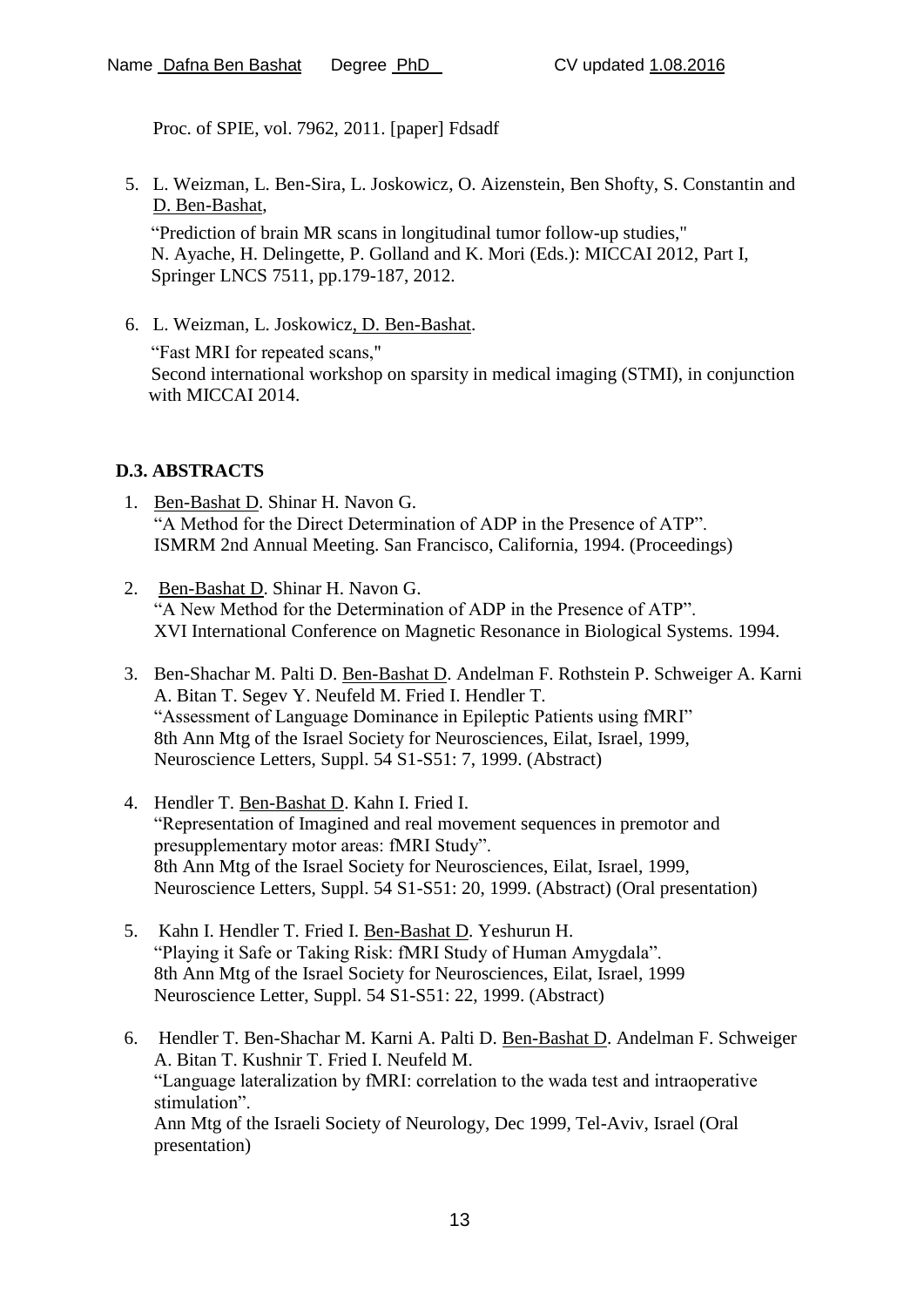- 7. Kahn I. Hendler T. Fried I. Ben-Bashat D. Yeshurun Y. "Taking a risk or playing it safe: an evoked fMRI of the amygdala". Human Brain Mapping Conference, June 2000, San Antonio, USA Neuroimage, June 2000, (Oral presentation)
- 8. Avidan-Carmel G. Harel M. Hendler T. Ben-Bashat D. Zohary E. Malach R. "Contrast Sensitivity of Human Visual Areas And Its Relation to Object Recognition". Society of Neuroscience Ann Sci Mtg Nov. 2000, N.O., USA (Oral presentation)
- 9. Hendler T. Hasson U. Ben-Bashat D. Kahn I. and Malach R. "Feature versus semantic representations in object related human visual cortex". Human Brain Mapping Conference, June, San Antonio, USA, 2000
- 10. Peled S. Ben-Bashat D. "Quantitative Diffusion Analysis in Human White Matter". ISMRM 8th Annual Meeting, Denver, Colorado, 2000. (Proceedings).
- 11. Assaf Y. Ben Bashat D. Chapman J. Korczyn A.D. Peled S. Hendler T. Graif M. Cohen Y. "Displacement MRI: Application of q-Space Diffusion Magnetic Resonance Imaging to Multiple Sclerosis" ENC 2000.
- 12. Hendler T. Kahn I. Fried I. Mukamel R. Graif M. Ben-Bashat D. Yeshurun Y. "Amygdala and ventro-medial frontal cortex during simulated risk behavior". Society of Neuroscience Ann Sci Mtg, N.O., USA, 2000 (Oral presentation)
- 13. Hendler T. Hasson U. Ben-Bashat D. Kahn I. Malach R. "Feature versus semantic representations in object related human visual cortex". Human Brain Mapping Conference, San Antonio, USA (Neuroimage, June 2000) (Poster presentation)
- 14. Amedi A. Hendler T. Ben-Bashat D. Malach R. Zohary E. "Haptic object related activation in the ventral pathway". Soc. Neurosci. 30: 686.3, 2000
- 15. Hendler T. Hasson U. Ben-Bashat D. Kahn I. Malach R. "Feature versus semantic based representations in object-related brain areas". Human Brain Mapping Conference, Neuroimage 11:5, 749. 2000
- 16. Ben-Shachar M. Hendler T. Kahn I. Ben-Bashat D. Grodzinsky Y. "Grammatical transformations activate Broca's region – an fMRI study". 9th Ann Meeting, Israel Society for Neurosciences, Eilat, Israel, Dec. 3-6, 2000 Neuroscience Letter. Suppl. 55 S1-64:8, 2000
- 17. Assaf Y. Ben-Bashat D. Chapman J. Peled S. Segev Y. Hendler T. Korczyn A.D. Graif M. Cohen Y. "Detection of White Matter Pathology in Multiple Sclerosis using q-Space Analyzed Diffusion Weighted Imaging". 9th Ann Meeting, Israel Society for Neurosciences, Eilat, Israel, Dec. 3-6, 2000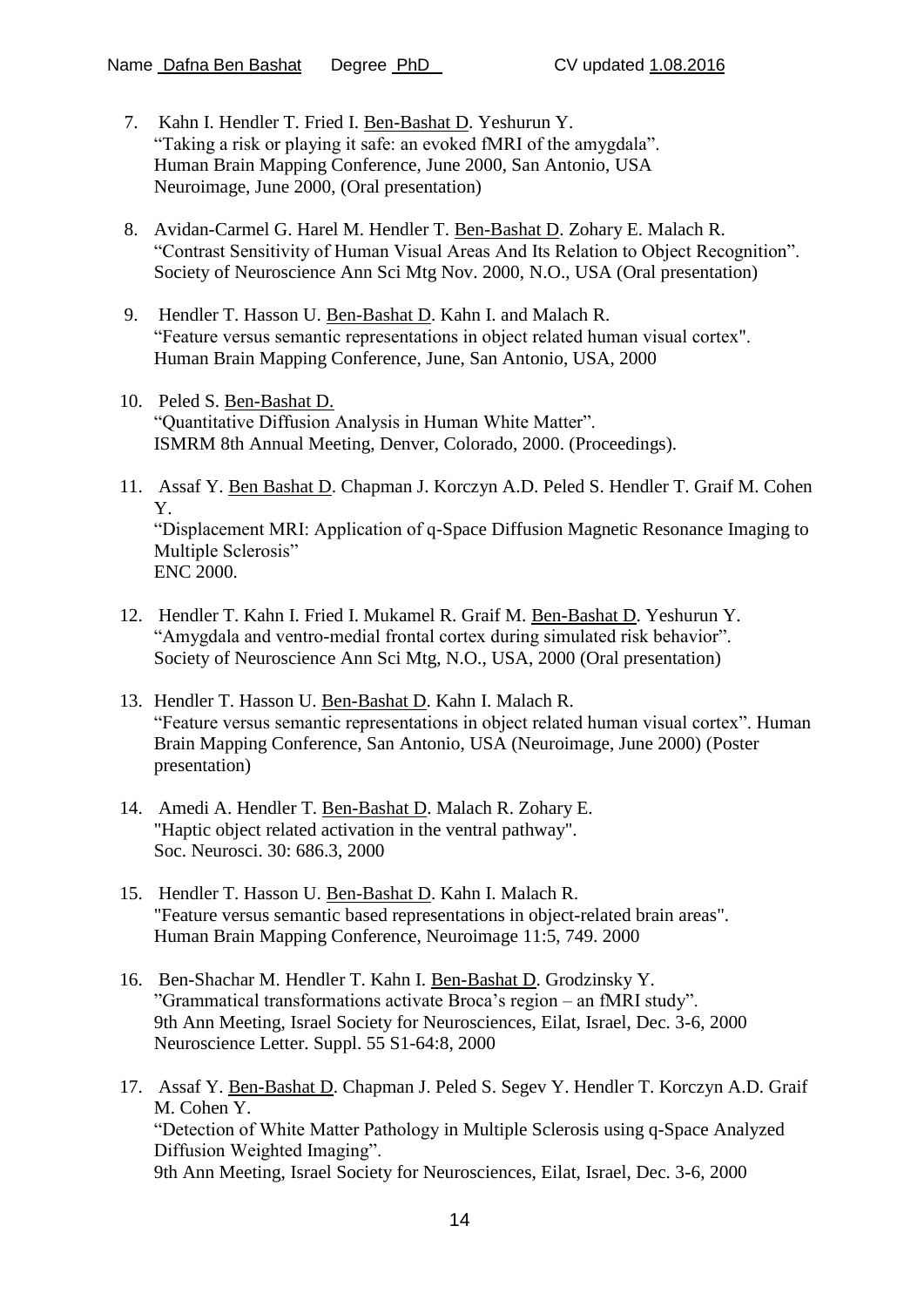Neuroscience Letter. Suppl. 55 S1-64:3, 2000

- 18. Kahn I. Hendler T, Fried I, Ben Bashat D, Yeshurun H. "Playing it safe or taking a risk: Evoking the human amygdale" NeuroImage 11 (5 part II), pp S236, 2000.
- 19. Hendler T, Hasson U, Ben-Bashat D, Kahn I, Malach R. "Feauture versus semantic based representation in object-related brain areas" NeuroImage 11 (5 part II), pp S749, 2000.
- 20. Hendler T, Hasson U, Ben-Bashat D, Kahn I, Malach R. "Feauture versus semantic based representation in object-related brain areas" NeuroImage 11 (5 part II), pp S236, 2000, Abstract
- 21. Hendler T, Rotshtein P, Yeshurun Y, Wizmann T, Ben Bashat D, Kahn I, Malach R, Bleich A. "The effect of perceptual threshold on brain processing of combat related visual stimuli in veterans" NeuroImage 13, pp S1020, 2001. Impact Factor 5.288.
- 22. Mayzel-Oreg O. Assaf Y. Gigi A. Ben-Bashat D. Vorchovsky R. Mordohovitch M. Graif M. Reider-Groswasser I. I. Hendler T. Cohen Y. Korczyn A.D. "High b Value q-Space Analyzed Diffusion: A New Method of Brain Imaging Following Demyelination in Alzheimer's and Vascular Dementia". 10th Meeting of Israel Society for Neurosciences (ISFN), Eilat, December 16-18, 2001. Neural Plas., 8, 186, 2001
- 23. Ben-Bashat D. Ben Sira L. Graif M. Assaf Y. "Studies of white matter maturation of the normal brain using high b value diffusion weighted imaging". 10th Meeting of Israel Society for Neurosciences (ISFN), Eilat, Dec. 16-18, Neural Plas, 8, 163 2001.
- 24. Assaf Y. Chapman J. Ben-Bashat D. Segev Y. Hendler T. Graif M. Korczyn A.D. Cohen Y. "Imaging of Demyelination in Multiple-Sclerosis Using q-Space Diffusion and Spectroscopic Magnetic Resonance Imaging". 10th Meeting of Israel Society for Neurosciences (ISFN), Eilat, Dec. 16-18, 2001. Neural Plas, 8, 159, 2001
- 25. Chapman J. Assaf Y. Hilkevitch O. Ben-Bashat D. Korczyn A.D. Cohen Y. "A novel magnetic resonance imaging technique, q-space diffusion, demonstrates diffuse axonal loss in multiple sclerosis (MS)". 53rd Meeting of the American Academy of Neurology (AAN), Philadelphia, May 5-11, 2001. Neurology, 56 (S3), A471, 2001
- 26. Yeshurun Y. Rotshtein P. Malach R. Weizman T. Kahn I. Ben-Bashat D. Bleich A. Hendler T. "The effect of traumatic content on brain response threshold". Neuroscience Letter 2001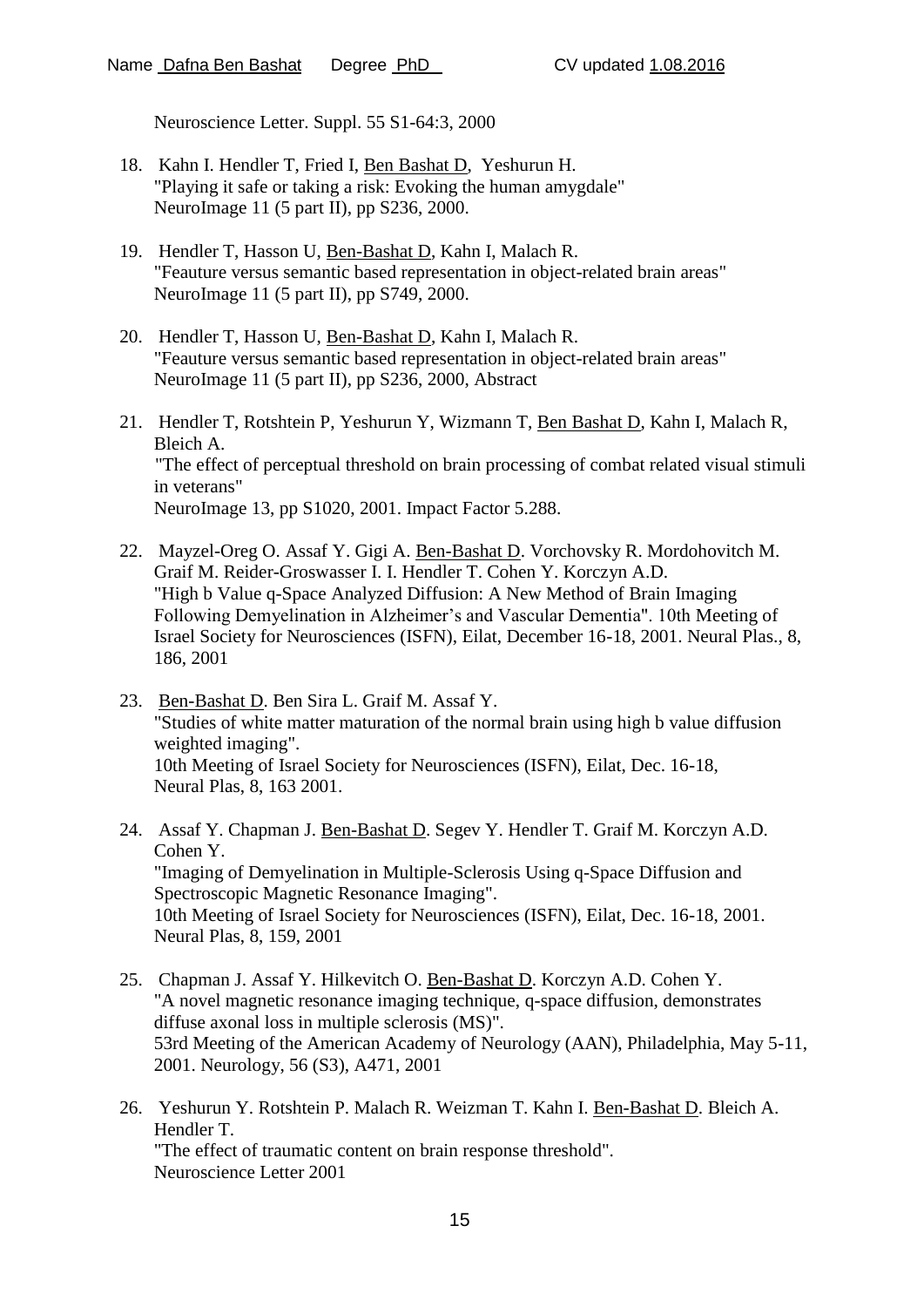- 27. Einstein O. Pianka P. Ben-Bashat D. Rotshtein P. Yeshurun H. Kahn I. Malach R. Fried I. Hendler T. "Interhemispheric Negative Correlation of fMRI Signal During Motor Task". Neuroscience Letter 2001
- 28. Assaf Y. Chapman J. Ben-Bashat D. Cohen Y. "Imaging of demyelination in multiple-sclerosis using q-space diffusion and spectroscopic magnetic resonance imaging". Neuroscience Letter 2001
- 29. Hasson U. Hendler T. Ben-Bashat D. Malach R. "Vase or face? A neural correlate of shape-selective grouping processes in the human brain". HBM Conference, Neuroimage 13(6): S889-S889 Part 2 Suppl. S Jun 2001
- 30. Hendler T. Rotshtein P. Yeshurun Y. Weizmann T. Ben-Bashat D. Kahn I. Malach R. Bleich A. "The effect of perceptual threshold on brain processing of combat related visual stimuli in veterans". HBM Conference, Neuroimage: 749, 2001
- 31. Assaf Y. Ben-Bashat D. Peled S. Chapman J. Segev Y. Hendler T. Korczyn A.D. Graif M. Cohen Y. "Evaluation of the Physiological State of White Matter by High b Value q-Space Analyzed Diffusion Weighted Imaging: Applications to Multiple Sclerosis". Ninth Meeting of the International Society for Magnetic Resonance in Medicine, Glasgow Scotland, April 21-27, 2001. Proc. Intl. Soc. Magn. Reson. Med., 9, 150, 2001.
- 32. Hendler T. Yeshurun Y. Rotshtein P. Weizman T. Kahn I. Ben-Bashat D. Malach R. Bleich A. "The Effect of perception threshold on brain processing of combat related visual stimuli in veterans". Ann Sci Mtg of the Israel Soc for Biological Psychiatry, March, Kfar-Giladi, Israel, 2001
- 33. Ben-Bashat D. Ben Sira L. Graif M. Miller E. Hendler T. Cohen Y. Assaf Y. White Matter "Maturation from Birth through Adulthood: A High b Value Diffusion Weighted Imaging Study". RSNA, Chicago, November, 2002
- 34. Ben-Bashat D. Ben Sira L. Graif M. Pianka P. Hendler T. Cohen Y. Assaf Y. Study of "White Matter Maturation from Birth through Adulthood using a High b Value Diffusion Weighted Imaging". Rotterdam 2002, ISMRM. (This poster won first prize.)
- 35. Ben Bashat D. Ben Sira L. Graif M. Pianka P. Hendler T. Chapman J. Gigi A.. Mayzel-Oreg O. Segev Y. Reider Groswasser I.I. Korczyn A.D. Cohen Y. Assaf Y.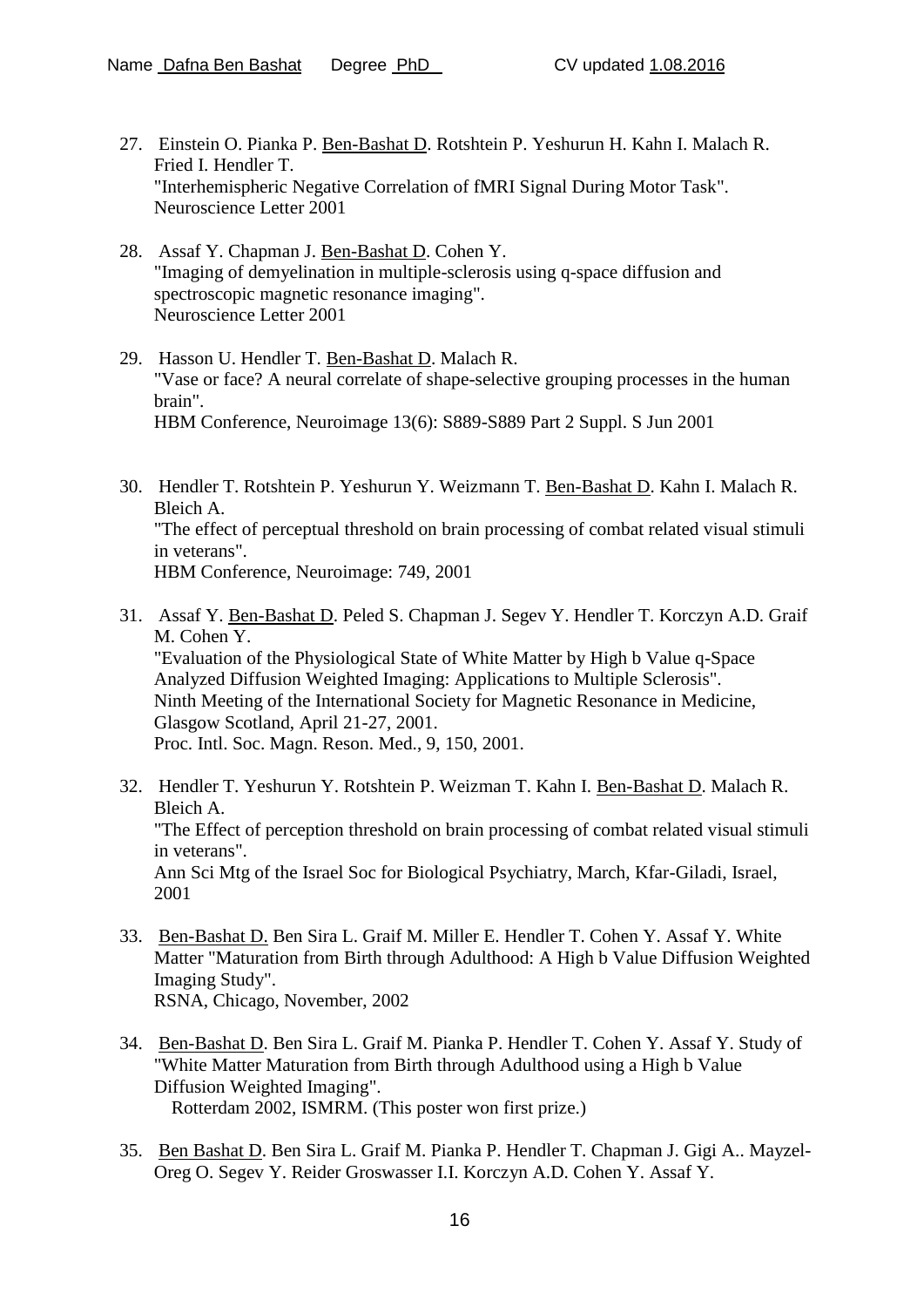"High B value: A new application for evaluation of myelination". The First Eastern Mediterranean Conference on MR imaging, Izmir, Turkey, 2002

- 36. Assaf Y. Chapman J. Ben-Bashat D. Segev Y. Hendler T. Graif M. Korczyn A.D. Cohen Y. "Detection of white matter pathology in multiple sclerosis using q-space analyzed diffusion-weighted MR imaging and spectroscopic imaging". 54th Meeting of the American Academy of Neurology (AAN), Denver, April 13-20, Neurology, 58 (S3), A208, 2002
- 37. Assaf Y. Chapman J. Ben-Bashat D. Segev Y. Hendler T. Graif M. Korczyn A.D. Cohen Y. "Correlation Between High b Value Diffusion Weighted Imaging and N-Acetyl-Aspartate in Multiple Sclerosis". Tenth Meeting of the International Society for Magnetic Resonance in Medicine, Honolulu, Hawaii, May 18-24, 2002. Proc. Intl. Soc. Magn. Reson. Med., 10, 1170, 2002 38. Hendler T. Rotshtein P. Gigi A. Pianka P. Bleich M. Reider Groswasser I.I Segev Y.
- Graif M. Ben-Bashat D. Fried Y. Assaf Y. "Probing the Effective Functionality by Combined fMRI and DTI: Clinical Applications in Brain Surgery". Tenth Meeting of the International Society for Magnetic Resonance in Medicine, Honolulu, Hawaii, May 18-24, 2002. Proc. Intl. Soc. Magn. Reson. Med., 10, 731, 2002
- 39. Ben-Bashat D. Ben-Sira L. Graif M. Miller E. Hendler T. Cohen Y. Assaf Y. White Matter "Maturation From Birth Through Adulthood: A High b Value Diffusion Weighted Imaging Study". Tenth Meeting of the International Society for Magnetic Resonance in Medicine, Honolulu, Hawaii, May 18-24, 2002. Proc. Intl. Soc. Magn. Reson. Med., 10, 429, 2002
- 40. Ben-Bashat D. Sigal M. Sivan I. Reider-Groswasser I.I. Gamliel D. Graif M. Hendler T. Navon G. "Increased Signal Change and Localization of fMRI Mapping in Humans using T1 Gd-DTPA Weighted Images". Eleventh Meeting of the International Society for Magnetic Resonance in Medicine, Toronto, Kanada, July 10-16, 2003. Proc. Intl. Soc. Magn. Reson. Med. 2003
- 41. Assaf Y. Kafri M. Bova I. Pianka P. Borenstein N. Ben-Bashat D. Graif M. Hendler T. Cohen Y. "High-b-value diffusion imaging in Stroke". Eleventh Meeting of the International Society for Magnetic Resonance in Medicine, Toronto, Canada, July 10-16, 2003. Proc. Intl. Soc. Magn. Reson. Med. 2003
- 42. Ben-Bashat D. Ben-Sira L. Graif M. Miller E. Hendler T. Cohen Y. Assaf Y. "Advanced MR methods in metabolic disorders". The annual meeting of Israel Radiological association. French-Israel association of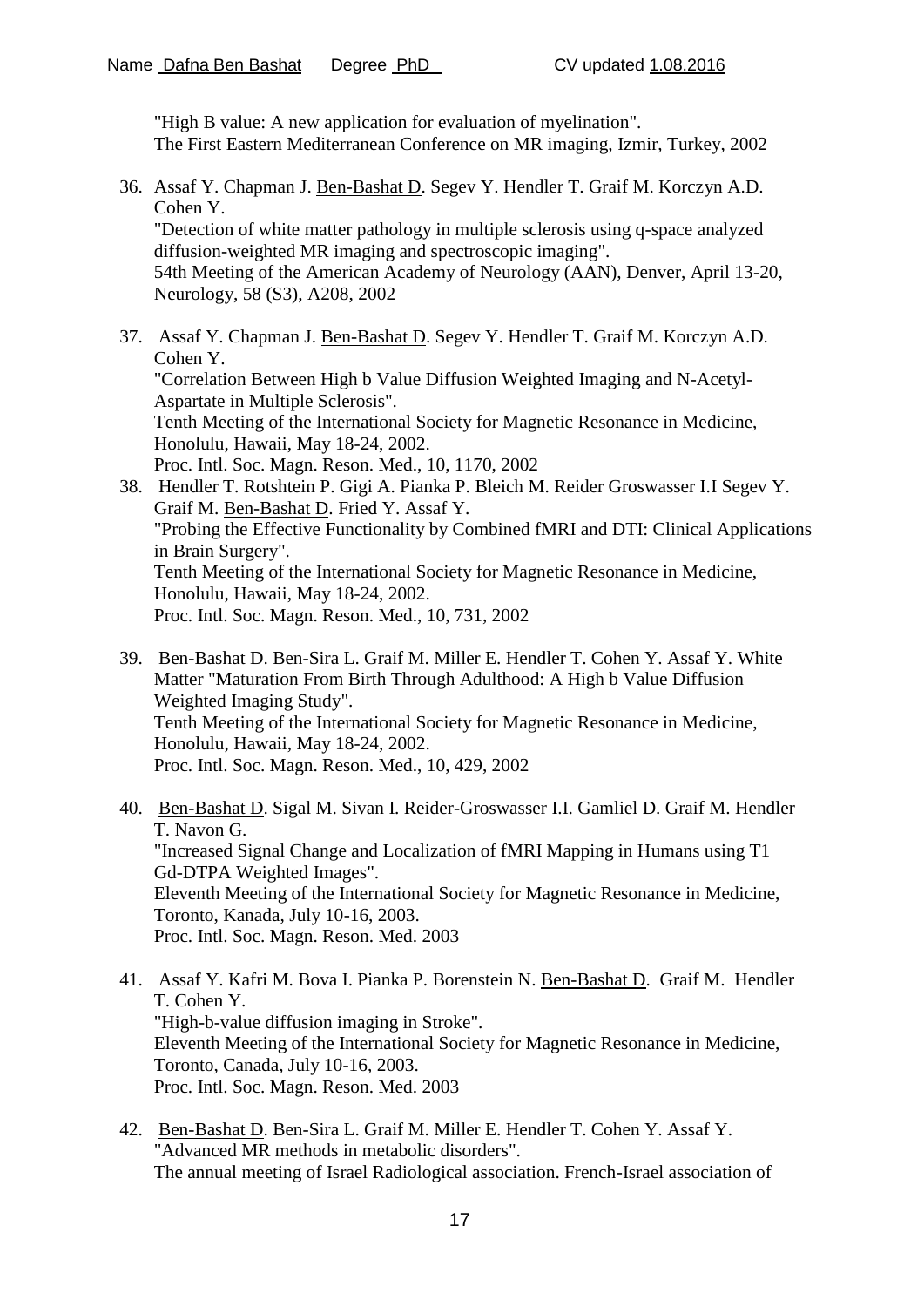medical imaging. Eilat 2003.

43. Ben-Bashat D. Sigal M. Sivan I. Reider-Groswasser I.I. Gamliel D. Graif M. Hendler T. Navon G.

"Functional mapping of human brain using T1 weighted MRI in the presence of T1 contrast agent".

The annual meeting of Israel Radiological association. French-Israel association of medical imaging. Eilat 2003.

- 44. Ben-Bashat D. Ben-Sira L. Graif M. Miller E. Hendler T. Cohen Y. Assaf Y. "Advanced MR methods in AdrenoLeukoDystrophy". Twelve Meeting of the International Society for Magnetic Resonance in Medicine, Kyoto, Japan, May 16-22, 2004
- 45. Assaf Y. Ben-Sira L. Ben-Bashat D, L.Beni, Pianka P, S. Constantini. "Tension of White Matter Tracts Measured by Diffusion Tensor Magnetic Resonance Imaging" Twelvth Meeting of the International Society for Magnetic Resonance in Medicine, Kyoto, Japan, May 16-22, 2004
- 46. Ben-Bashat D. Ben Sira L, Mendel H. Hendler T. Grafi. M., Cohen Y. Pianka P. Miller E. Assaf Y. "Advanced MR methods in childhood white matter disorders". The second Eastern Mediterranean Conference on MR imaging, Athens, Greece, 2004
- 47. Ben-Bashat D. Elka Miller, Graif M. Hendler T. Constantini S. Ben-Sira L. "Magnetic resonance spectroscopy of acute disseminated encephalomyelitis in children".

The annual meeting of Israel Radiological association. French-Israel association of medical imaging. Eilat 2004.

- 48. Ben-Bashat D, Edrei Y, Aizenstein O, Pianka P, Hendler T, Leider-Trejo L, Ram T, Abramovitch R. "BOLD MRI evaluation of vessel reactivity to CO2 and O2 enrichment: implementation in brain tumor patients". Thirteen Meeting of the International Society for Magnetic Resonance in Medicine, Miami, Florida, May 9-12, 2005
- 49. Ben Bashat, D., Kronfeld, V., Even, A., Tzachor, D., Levy, Y., Ben Sira, L., "Increased restricted diffusion in young children with autism". The 5th International Meeting for Autism Research. Montreal Canada. June 1-3, 2006.
- 50. Ben Bashat, D., Kronfeld, V., Even, A., Tzachor, D., Levy, Y., Ben Sira, L. "Accelerated maturation of white matter in young children with autism: a high b value DWI study". The European Society of Magnetic Resonance in Neuropediatrics, Tubingen, Germany, May 31-June 2, 2007
- 51. Ben Bashat, D., Kronfeld, V., Even, T. Hendler, A., Tzachor, D., Levy, Y., Ben Sira, L. "Accelerated maturation of white matter in young children with autism: a high b value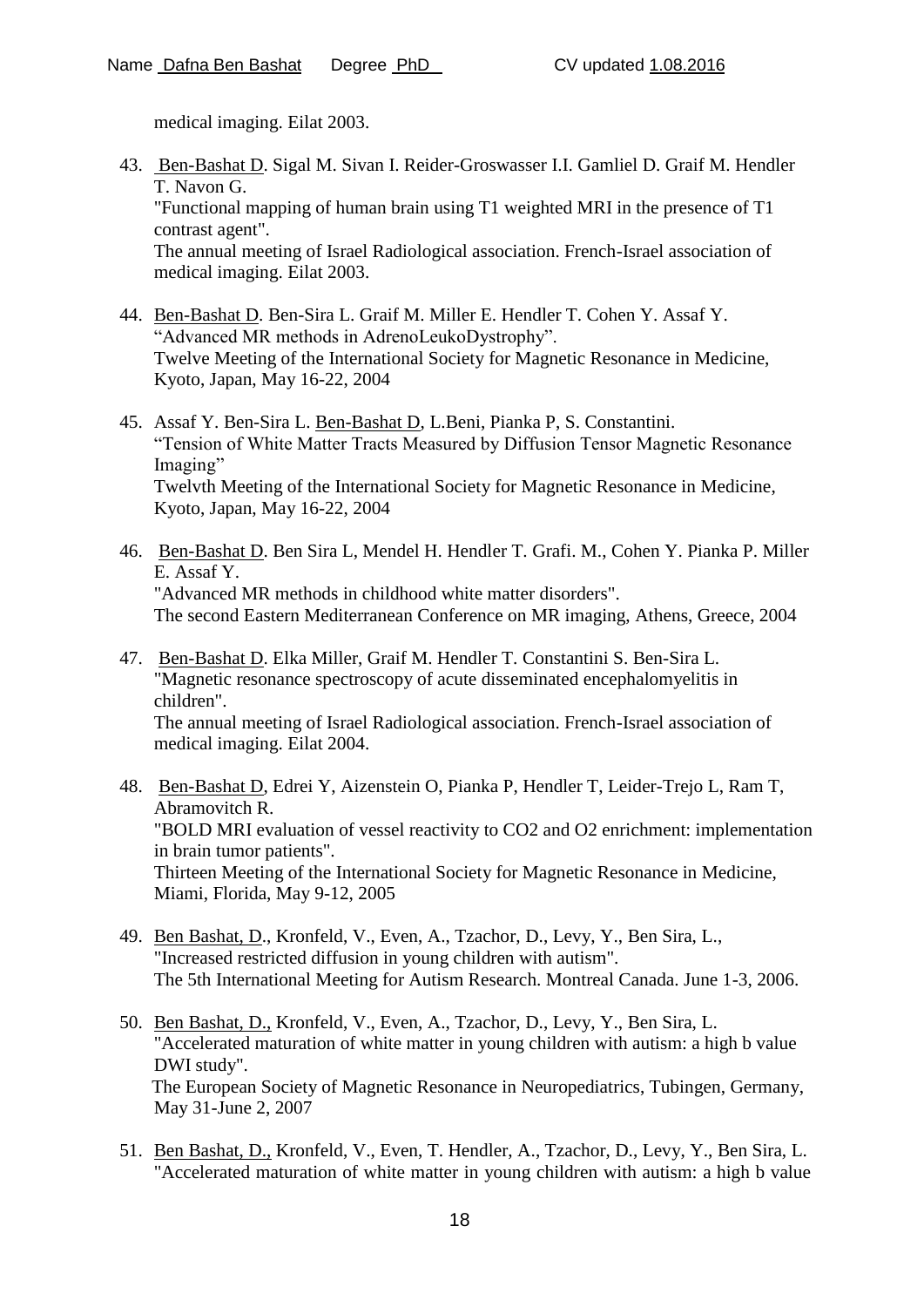DWI study". The Fifteenth Scientific Meeting of the International Society for Magnetic Resonance in Medicine, Berlin, Germany, May 19-25, 2007

- 52. Ben Bashat, D., Artzi , M., Nefussy, B., Zachor. T., Assaf, Y., Aizenstein, 0. Drory, V. "White matter impairment in Amyotrophic Lateral Sclerosis (ALS): Diffusion Tensor imaging and high b-value DWI study".16th Meeting of Israel Society for Neurosciences (ISFN), Eilat, Nov. 25-28, 2007.
- 53. Ben Bashat, D., Atrzi A, Ben Ami H, Edrei Y, Aizenstein O, Blumenthal DT, Bokstein F, Corn B, Ram Z, Abramovitch R. " BOLD MRI evaluation of vessel reactivity to CO2 and O2 enrichment: implementation in brain tumor patients", Neurosurgery, Haifa, March, 2008
- 54. Weinstein M, Ben-Sira L, Kronfeld-Duenias V, Hendler T, Zachor DA, Ekstein PM, Levy Y, Ben Bashat D. "A DTI tractography study of young children with autism". The 7th International Meeting for Autism Research (IMFAR). London, May 15-17, 2008, and 4th Annual Meeting Israeli Human Brain Mapping in Tel Aviv. 13 – 14 July, 2008.
- 55. Ben Bashat, D., Drory, V., Artzi , M., Nefussy, B., Zachor. T., Assaf, Y., Aizenstein, 0. White matter impairment in Amyotrophic Lateral Sclerosis (ALS): Diffusion Tensor imaging and high b-value DWI study", The Sixteenth Scientific Meeting of the International Society for Magnetic Resonance in Medicine, Toronto, Canada, 2008
- 56. Ben Bashat, D., Artzi , M., Ben-Ami H., Aizenstein, O., Blumental D., Bokstein F., Nossek E., Kanner A., Ram Z., Edrei Y., Abramovitch R. Evaluation of antiangiogemic therapy response in patients with GBM: a hemodynamic response imaging study. World Federation of Neuro-Oncology jointly with the Sixth Meeting of the Asian Society for Neuro-Oncology Pacifico, Yokohama, Japan, 2009
- 57. Artzi , M., Ben-Ami H., Aizenstein, O., Blumental D., Bokstein F., Nossek E., Kanner A., Ram Z., Edrei Y., Abramovitch R. COren B., Ben Bashat, D., Multiparameteric MR approach for tissue characterization of patients with GBM. World Federation of Neuro-Oncology jointly with the Sixth Meeting of the Asian Society for Neuro-Oncology Pacifico, Yokohama, Japan, 2009
- 58. Weinstein M, Ben-Sira L, Levy Y, Kronfeld-Duenias V, Arzi M, Hendler T, Eksteine P, Ben Izhak E, Zachor DA, Ben Bashat D. A DTI tractography and TBSS study of young children with autism, 10th International Congress of the European Society of Magnetic Resonance in Neuropediatrics, Zurich, Switzerland, September 2009
- 59. Blumenthal DT, Bokstein F, Aizenstein O, Ben Bashat D, Artzi M, Palmon M, Corn BW. Brain Imaging Phenomena in Malignant Glioma treated with Bevacizumab. Annual Conference of the Israeli neurology Association, Dead Sea, November 27, 2009
- 60. Blumenthal DT, Bokstein F, Aizenstein O, Ben Bashat D, Artzi M, Palmon M, Corn BW. World Federation of Neuro-Oncology jointly with the Sixth Meeting of the Asian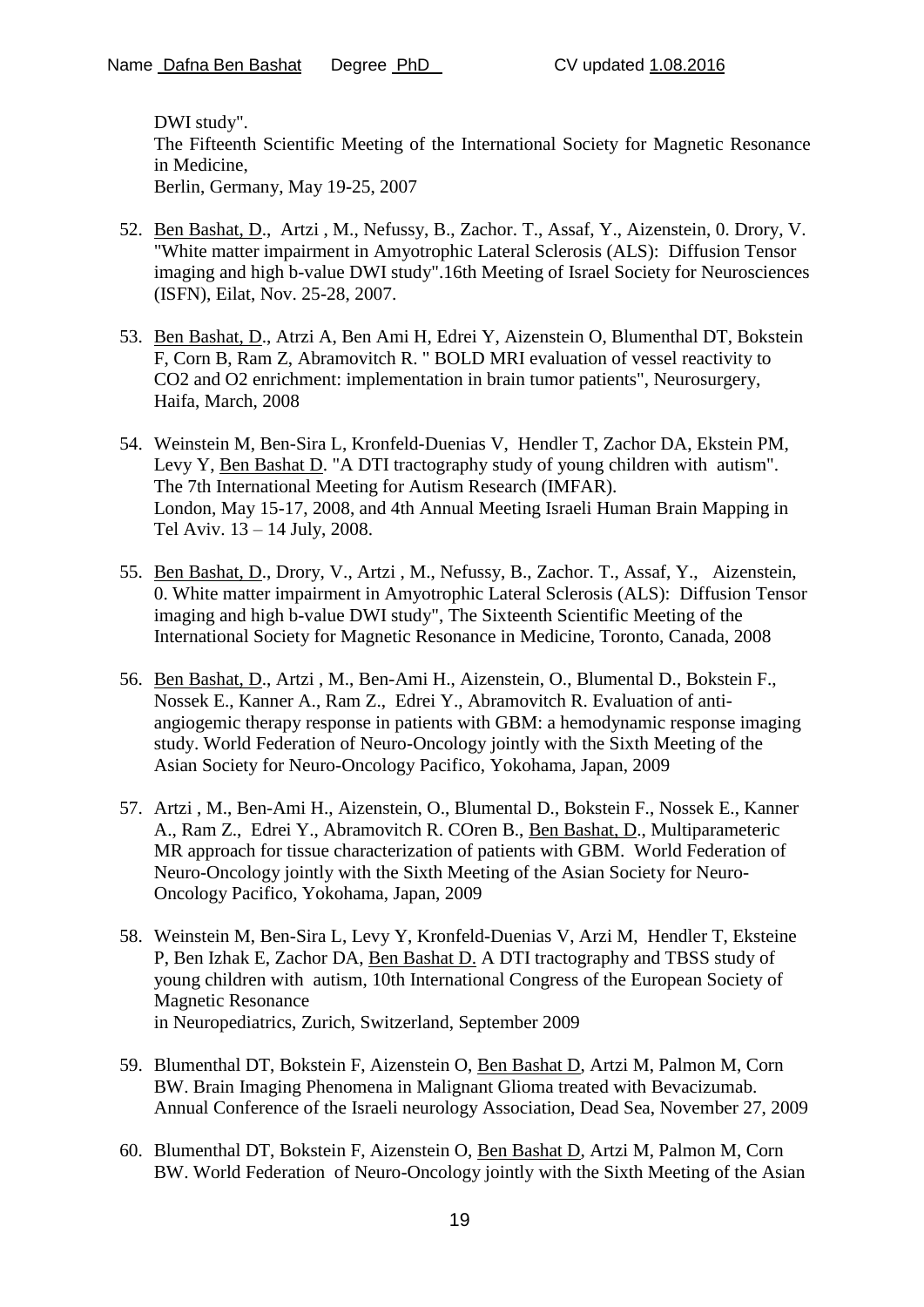Society for Neuro-Oncology Pacifico, Yokohama, Japan, 2009

- 61. Ben Bashat D, Edrei Y, Pianka P, Abramovitch R. BOLD MRI evaluation of vessel reactivity to CO2 and O2 enrichment: implementation in brain tumor patients. Seventeenth Scientific Meeting of the International Society for Magnetic Resonance in Medicine, Hawaii, 2009.
- 62. [Ben Bashat D,](javascript:top.frames[1].qw(1,%201,%20749);) [Ben-Ami H,](javascript:top.frames[1].qw(1,%201,%20746);) [Artzi M,](javascript:top.frames[1].qw(1,%200,%20369);) [Blumenthal D,](javascript:top.frames[1].qw(1,%201,%20955);) [Bokstein F,](javascript:top.frames[1].qw(1,%201,%201003);) [Aizenstein O,](javascript:top.frames[1].qw(1,%200,%20124);) [Edrei Y,](javascript:top.frames[1].qw(1,%204,%202711);) [Corn B,](javascript:top.frames[1].qw(1,%202,%202023);) [Abramovitch R.](javascript:top.frames[1].qw(1,%200,%2035);) Evaluating Anti-Angiogenic Therapy Response in Patients with GBM Using Homodynamic Response Imaging. Seventeenth Scientific Meeting of the International Society for Magnetic Resonance in Medicine, Hawaii, 2009.
- 63. Ben Bashat D. TBSS study of young children with autism: Whole brain comparison and correlation to behaviour. IX International Congress on Autism, Catania, Italy, 2010.
- 64. L. Weizman<sup>(S)</sup>, Ben Sira L, Joskowicz, Precel R, Constantini S, Ben Bashat D. "Automatic Segmentation and components classification of Optic Pathway Gliomas in MRI" Med Image Comput Comput Assist Interv.13(Pt 1):103-110, 2010.
- 65. Artzi M, Ben Sira L, Bassan H, Gross V, Berger I, Marom R, Leitner Y, Weinstein M, Geva R, Ben Bashat D. DTI study in the infant's brain: Methodology and validation in infants with hypoxic ischemic encephalopathy. Eighteenth Scientific Meeting of the International Society for Magnetic Resonance in Medicine, Stockholm, 2010 & European Society of Magnetic Resonance in Neuropediatrics Conference, Amsterdam, 2011.
- 66. Blumenthal DT, Bokstein F, Corn B, Palmon M, Aizenstein O, Ben Bashat D. The effect of bevacizumab on normal appearing white matter fibers: A diffusion tensor imaging study. Eighteenth Scientific Meeting of the International Society for Magnetic Resonance in Medicine, Stockholm, 2010 & Scientific Meeting of the Society for Neuro-Oncology 2010.
- 67. Ben Bashat D, Weizman L, Joskowicz L, Pretzel R, Constantini S, Ben Sira L. Automatic segmentation of optic pathway gliomas using multiparametric MRI methods. Eighteenth Scientific Meeting of the International Society for Magnetic Resonance in Medicine, Stockholm, 2010 & International Symposium on Biomedical Imaging, Rotterdam, 2010.
- 68. L. Weizman, L. Ben-Sira, L. Joskowicz, R. Precel, S. Constantini, D. Ben-Bashat "Automatic segmentation and components classification of optic pathway gliomas in MRI". [Med Image Comput Assist Interv.](javascript:AL_get(this,%20) 2010;13(Pt 1):103-10.
- 69. Artzi M, Aizenstein O, Hendler T, Ben Bashat D. Dynamic susceptibility contrast imaging study of the healthy brain using multiparametric classification. Nineteenth Scientific Meeting of the International Society for Magnetic Resonance in Medicine, Montreal, 2011.
- 70. Kliper E, Ben Assayag E, Shenhar-Tsarfaty S, Shopin L, Hallevi H, Uriel E, Korczyn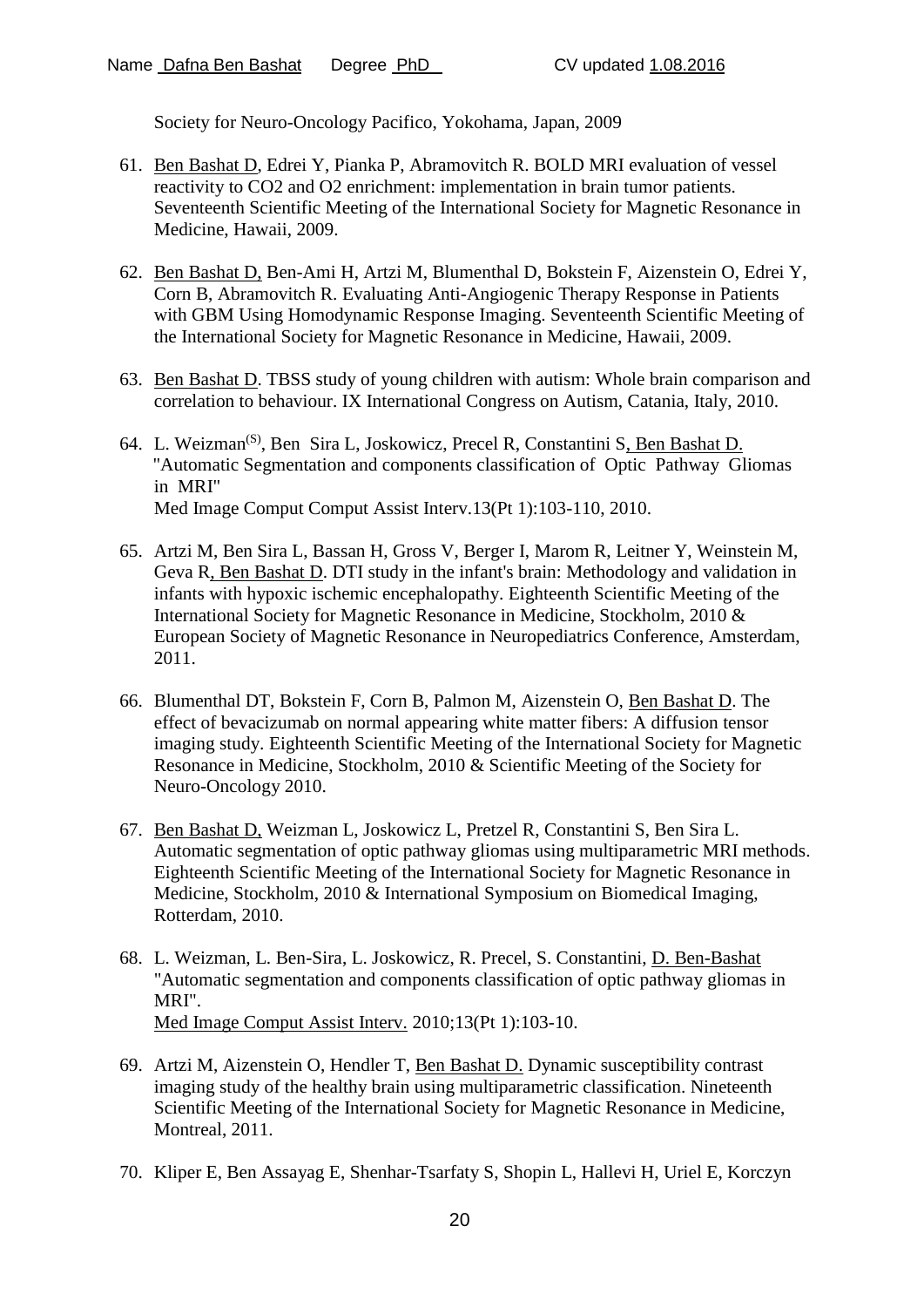A, Bornstein NM, Hendler T, Aizenstein O and Ben Bashat D. Can Hippocampal Size Predict Cognitive Impairment in Post-Stroke Patients? Nineteenth Scientific Meeting of the International Society for Magnetic Resonance in Medicine, Montreal, 2011.

- 71. L. Weizman, L. Hoch, L. Ben Sira, L. Joskowicz, L.-T. Pratt, S. Constantini and D. Ben Bashat, "Semi-automatic plexiform neurofibroma tissue segmentation," Proceedings of the 25th Int. Conf. on Computer Assisted Radiology and Surgery (CARS 2011), pp. 325-326, 2011
- 72. D. Ben Bashat, R. Granot-Halevy, M. Weinstein, Y. Levy, D.A. Zachor, E. Ben Itzhak, M. Artzi, R. Tarrasch, T. Hendler, L. Ben-Sira Abnormal white matter integrity in young children with autism and correlation with behavior, ISDN 19th Biennial Meeting of the International Society for Developmental Neuroscience, Mumbai, India Mumbai, India, 2012.
- 73. Maya Weinsteina, Liat Ben Sira, Vicki Myers, Moran Artzi, Varda Gross-Tsur, Irit Bergere, Ronella Marome, Yael Leitner, Shimrit Uliel, Ronny Geva, Dafna Ben Bashat. MRI versus US as a predictor of neuro-developmental outcome in preterms with mild white matter abnormalities, ISDN 19th Biennial Meeting of the International Society for Developmental Neuroscience, Mumbai, India Mumbai, India, 2012.
- 74. D. Ben Bashat, Advanced Image Analysis Methods for Quantification and  $\overline{\text{Classification of CNS} }$  Lesions, The  $2^{nd}$  European Society for Neuroradiology and Israel Society for Neuroradiology, Tel Aviv, Israel, 2012
- 75. M. Weinstein, D. Green, R. Geva, V. Myers, M. Artzi, S. Shiran, A. Gordon, L. Ben-Sira, M. Schertz, A. Fattal-Valevski, D. Ben-Bashat. The Corpus Callosum and its relation to Motor Function in Children with Hemiplegic Cerebral Palsy. Organization of Human Brain Mapping (OHBM) 2012, Beijing, China.
- 76. M. Artzi, M. Weinstein, D. Green, V. Myers, S. Shiran, L. Ben-Sira, E. Miller, M. Schertz, A. Gordon, A. Fattal-Valevski, D. Ben-Bashat. Structural, perfusion and behavioral correlations in children with hemiplegic cerebral palsy. Organization of Human Brain Mapping (OHBM) 2012, Beijing, China.
- 77. Kliper E, Ben Assayag E, Shenhar-Tsarfaty S, Hallevi H, Korczyn A, D. Ben-Bashat, Bornstein N. "Tissue integrity but not ischemic lesion volume emerged as a predictor of post-stroke cognitive performance". Annual Meeting of Israeli Neurology Society. Israel 2012 (oral presentation)
- 78. L. Weizman, L. Joskowicz, D. Ben-Bashat, B. Shofty, S. Constatini, L. Ben Sira, "MRI internal segmentation of optic pathway gliomas: clinical implementation of a novel algorithm," Proceedings of the 19th IEEE International Symposium on Biomedical Imaging (ISBI), 2012.
- 79. M. Artzi, O. Aizenstein, R. Abramovitch, D. Ben-Bashat. Multiparametric hemodynamic characterization of the normal brain. Organization of Human Brain Mapping (OHBM) 2012, Beijing, China.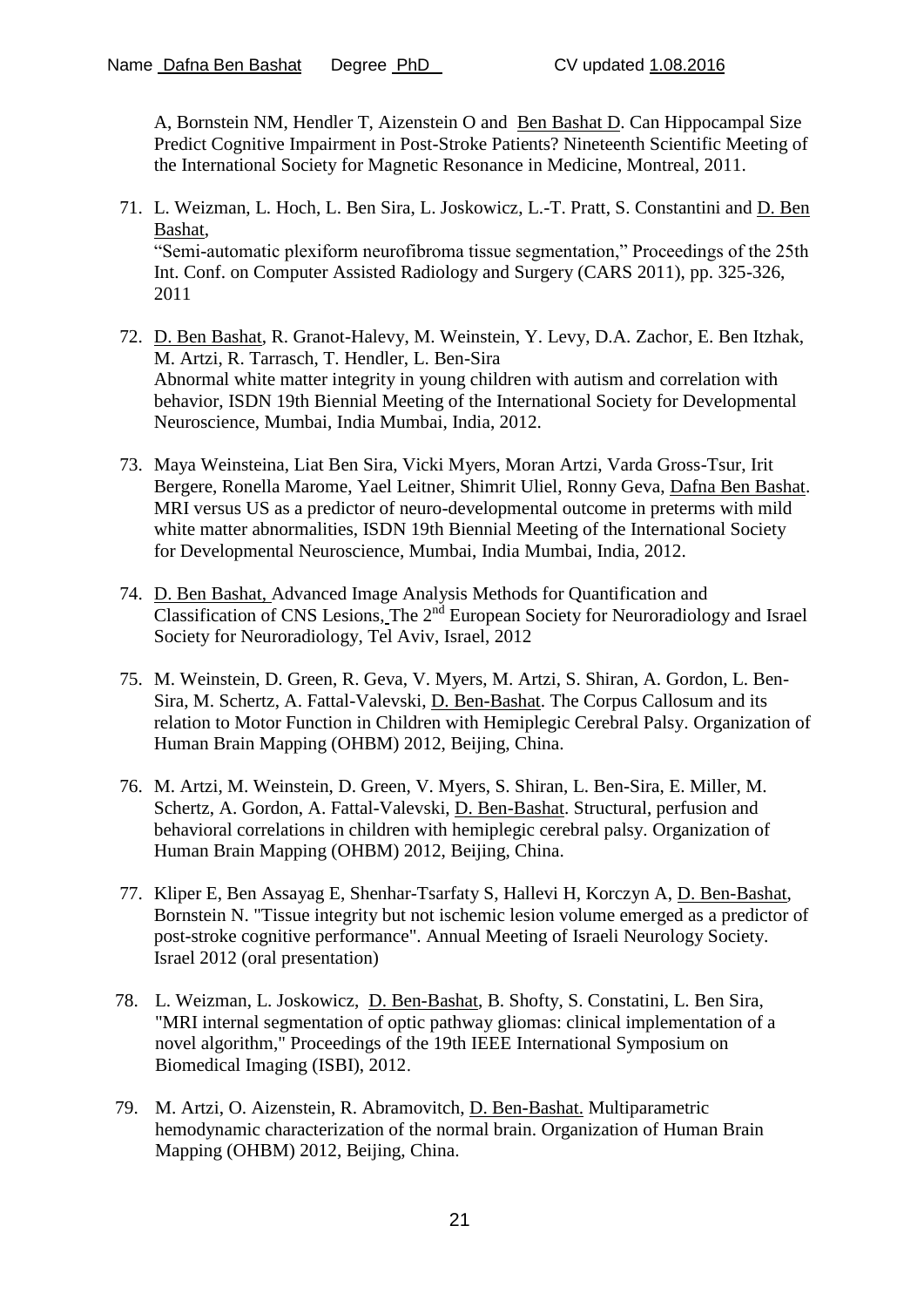- 80. B. Shofty, L. Weizman, L. Joskowicz, A. Kesler, D. Ben-Bashat, M. Yalon, R. Dvir, S. Freedman, J. Ruth, L. Ben Sira and S. Constatini, "Insights into volumetric and subsegmentation long-term analysis of treated OPG patient receiving chemotherapy," Proceedings of the 15th international Symposium on Pediatric Neuro-Oncology, vol. 14, pp. i71, 2012.
- 81. L. Weizman, D. Ben-Bashat, L. Joskowicz, B. Shofty, S. Constantini and L. Ben Sira, "Tumor classification for volumetric tracking of optic pathway gliomas in longitudinal studies: method and case study," Proceedings of the 26th Int. Conf. on Computer Assisted Radiology and Surgery (CARS 2012), pp. 516-517, 2012.
- 82. M. Artzi, O. Aizenstein, D. Blumenthal, F. Bokstein, B.W. Corn, D. Ben-Bashat. Classification of hyperintense FLAIR lesion area in patients with glioblastoma following treatment of with bevacizumab. 21<sup>st</sup> Scientific Meeting of the International Society for Magnetic Resonance in Medicine, Salt Lake City, Utah, USA 2013.
- 83. M. Artzi, O. Aizenstein, T. Jonas-Kimchi, N. Bornstein, L. Shopin, H. Hallevi, D. Ben-Bashat. Classification of lesion area in stroke patients during the sub-acute phase: a multiparametric MRI study. 21<sup>st</sup> Scientific Meeting of the International Society for Magnetic Resonance in Medicine, Salt Lake City, Utah, USA 2013.
- 84. L. Weizman, D. Helfer, L. Pratt, L. Ben Sira, D. Ben-Bashat, L. Joskowicz, S. Constatini, "Fast Plexiform Neurofibroma Semi Automatic Tumor Segmentation," Proceedings of the 20th IEEE International Symposium on Biomedical Imaging (ISBI), 2013.
- 85. B. Shofty, M. Mauda-Havakuk, S. Constantini, D. Ben-Bashat, R. Dvir, L. Paratt, L. Weizman, L. Joskowicz, M. Tal, L. Ravid, L. Ben-Sira, "The effect of chemotherapy on optic pathway gliomas and their sub components; a volumetric MR analysis," The European Association of Neurosurgical Analysis (EANS) meeting, 2013.
- 86. Ben Assayag E, Kliper E, Shenhar-Tsarfaty S, Usher S, Hallevi H, Shopin L, D. Ben-Bashat, Korczyn A.D, Stalder T, Kirschbaum C and Bornstein N.M. "Stress, serotonin genetics and post-stroke dementia". The 8th International Vascular Dementia Conference. Greece 2013 (oral presentation)
- 87. M. Weinstein, D. Ben-Bashat. Altered brain connectivity and Autistic Spectrum Disorder, Italian-Israeli Consensus Conference, Jerusalem, 2013.
- 88. M. Medvedovsky, M. Artzi, E. Zadicario, Y. Levy, T. Tlusty, R.I. Foroni, O. Aizenstein, S. Firas, T. Hendler, I. Klovatch, T. Gazit, M. Neufeld, I. Fried, D. Ben-Bashat.Combined focused ultrasound and Gamma Knife treatment of mesial temporal lobe epilepsy: computer simulation study.  $11<sup>th</sup>$  European Congress on Epileptology, Stockholm, 2014.
- 89. M. Artzi, D. Blumenthal, F. Bokstein, G. Nadav, G. Liberman, O. Aizenstein, D. Ben-Bashat. Classification of tumor components based on DCE and DSC data in patients with glioblastoma. International Society for Magnetic Resonance in Medicine, Milano, Italy. 2014
- 90. M. Artzi, G. Liberman, G. Nadav, F. Vitinshtein, O. Aizenstein, D. Ben-Bashat.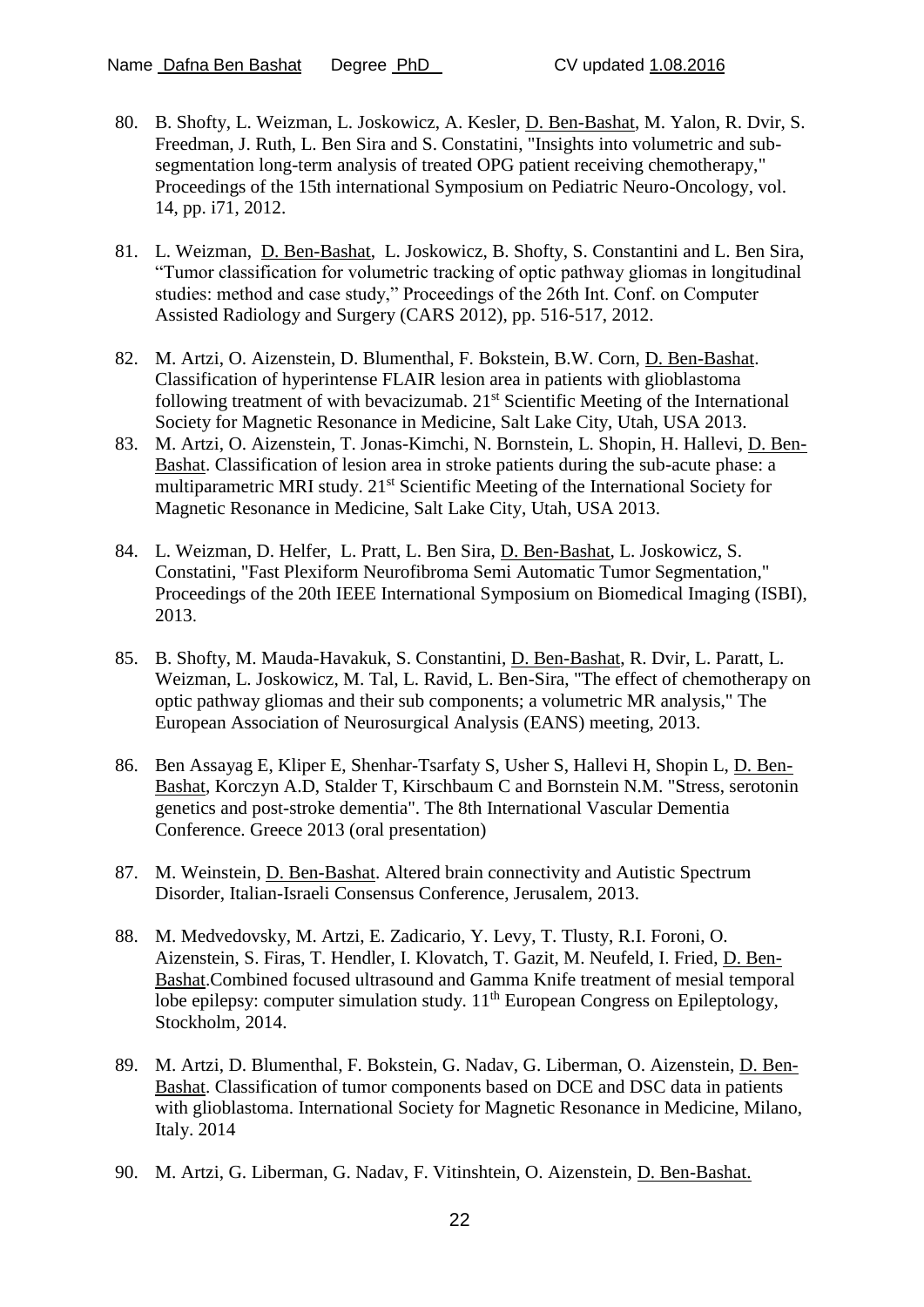Cerebral blood volume assessment using DCE and DSC MRI. International Society for Magnetic Resonance in Medicine, Milano, Italy, 2014

- 91. G. Nadav, G. Liberman, M. Artzi, N. Kiryati, D. Ben-Bashat. Flow and permeability estimation from DCE data: 2-compartment exchange and Tofts models comparison. International Society for Magnetic Resonance in Medicine, Milano, Italy, 2014
- 92. G. Liberman, Y. Louzoun, M. Artzi, G. Nadav, J.R. Ewing, D. Ben-Bashat. Bolus Arrival Time extraction using Super Temporal Resolution Analysis of DCE. International Society for Magnetic Resonance in Medicine, Milano, Italy, 2014
- 93. O. Aizenstein, M. Artzi, T. Hendler, D. Ben-Bashat. Multiparametric classification of bold hyperoxia and hypercapnia DSC maps: Study of the healthy brain. ASNR, Montreal, Quebec, 2014
- 94. O. Aizenstein, M. Artzi, F. Bokstein, D.T. Blumenthal, G. Liberman, B.W. Corn, D. Ben-Bashat. Differentiation between vasogenic edema versus tumor-infiltrative area in patients with glioblastoma during bevacizumab therapy: a longitudinal MRI study. ASNR, Montreal, Quebec, Canada, 2014
- 95. O. Aizenstein, M. Artzi, G. Liberman, N. Vaisman, F. Bokstein, F. Vitinshtein, D. Ben-Bashat. Brain metabolic response to ketogenic diet in patients with primary brain tumors: 1H-MRS study. ASNR, Montreal, Quebec, Canada, 2014
- 96. M. Artzi, G. Liberman, G. Nadav, D.T Blumenthal, O. Aizenstein, D. Ben-Bashat. Differentiation Between Progressive Disease and Treatment Necrosis in Patients with Glioblastoma using Dynamic Contrast Enhancement MRI. International Society for Magnetic Resonance in Medicine 2015, Toronto, Canada
- 97. M. Artzi, G. Liberman, G. Nadav, D.T Blumenthal, O. Aizenstein, D. Ben-Bashat. The Effect of Dynamic Contrast Enhanced Acquisition Duration on Estimated Pharmacokinetic Parameters: Study of Simulated and Real Data. International Society for Magnetic Resonance in Medicine 2015, Toronto, Canada
- 98. D. Link, M. Braginsky, L. Joskowicz, L. Ben Sira, G. Malinger, M. Artzi, R. Tarrasch, S. Harel , A. Many, D. Ben-Bashat. MRI based semi-automatic volumetric measurements of the fetal brain. International Society for Magnetic Resonance in Medicine 2015, Toronto, Canada
- 99. D. Link, M. Braginsky, L. Joskowicz, L. Ben Sira, G. Malinger, M. Artzi, R. Tarrasch, S. Harel , A. Many, D. Ben Bashat. A semi- automatic method for monitoring fetal brain growth from MRI data: application to Intrauterine Growth Restriction (IUGR) 6<sup>th</sup> Fred J. Epstein International Symposium on New Horizons in Pediatric Neurology, Neurosurgery and Neurofibromatosis Eilat, Israel, March 15-19, 2015.
- 100. D. Ben Bashat "Towards quantitative imaging: Achieving personalized medicine:, IBM meets Sagol School of Neuroscience: The 3rd Joint Cognitive Computing Symposium. Tel Aviv, Israel. 2015